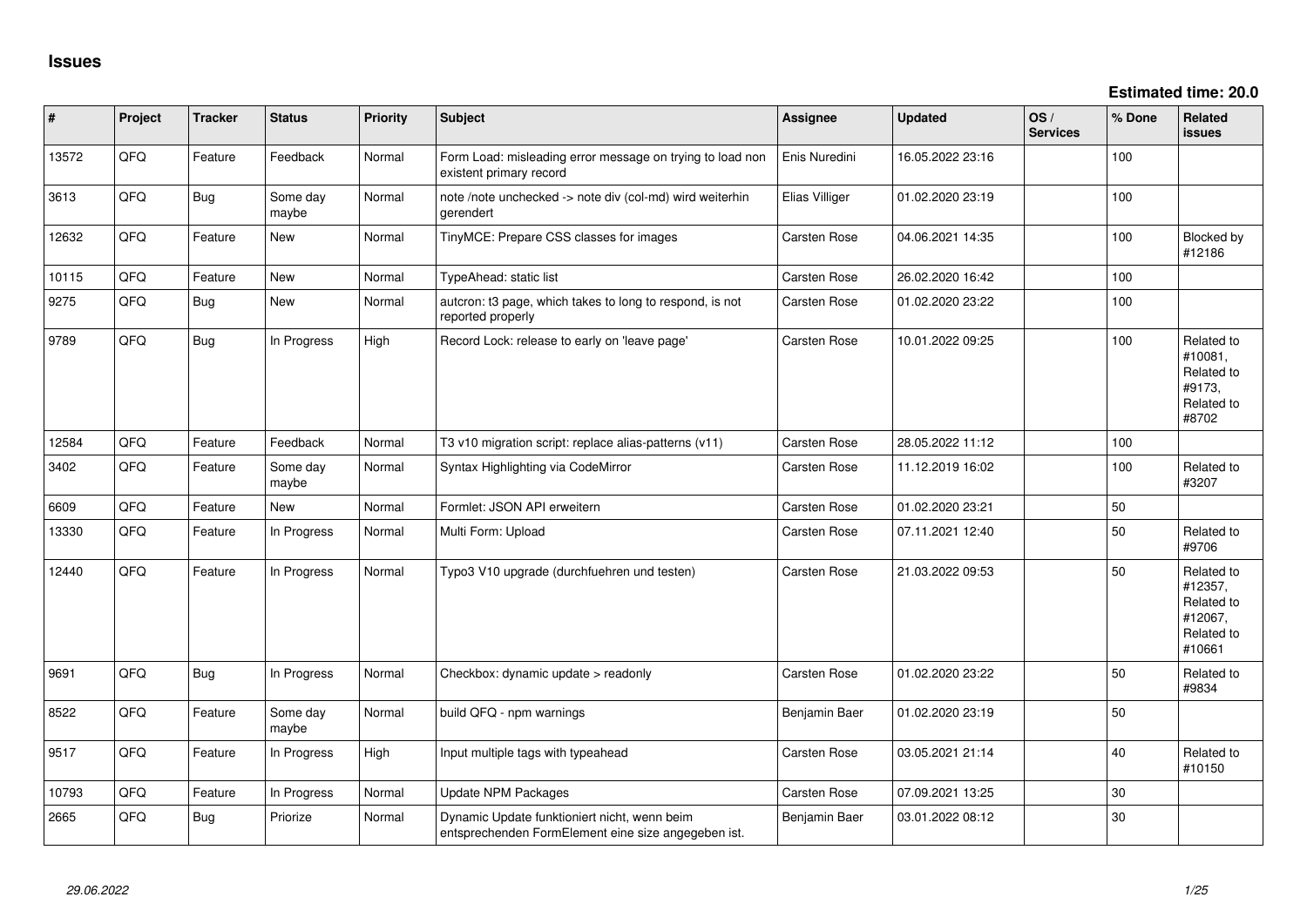| #     | Project | <b>Tracker</b> | <b>Status</b>     | <b>Priority</b> | <b>Subject</b>                                                                        | Assignee               | <b>Updated</b>   | OS/<br><b>Services</b> | % Done      | Related<br>issues                                |
|-------|---------|----------------|-------------------|-----------------|---------------------------------------------------------------------------------------|------------------------|------------------|------------------------|-------------|--------------------------------------------------|
| 1623  | QFQ     | Feature        | Some day<br>maybe | Normal          | RealURL                                                                               |                        | 11.12.2019 16:03 |                        | $30\,$      |                                                  |
| 13609 | QFQ     | Feature        | New               | Normal          | QFQ Introduction: Seite aufloesen                                                     | Philipp<br>Gröbelbauer | 28.05.2022 11:02 |                        | $\mathbf 0$ |                                                  |
| 8316  | QFQ     | Bug            | Feedback          | Normal          | Documentation/Behaviour for Nested Queries and<br>Record-Store confusing              | Nicola Chiapolini      | 20.11.2019 09:14 |                        | $\mathbf 0$ |                                                  |
| 12508 | QFQ     | Bug            | In Progress       | High            | qfq Form: sendMail                                                                    | Karin Niffeler         | 19.03.2022 17:48 |                        | $\mathbf 0$ |                                                  |
| 10124 | QFQ     | Feature        | Feedback          | Normal          | gfg AAI-Login                                                                         | Karin Niffeler         | 07.05.2020 09:36 |                        | $\mathbf 0$ |                                                  |
| 14395 | QFQ     | Support        | New               | Normal          | FormEditor: Virtual table columns                                                     | Enis Nuredini          | 21.06.2022 16:09 |                        | $\mathbf 0$ |                                                  |
| 14377 | QFQ     | <b>Bug</b>     | New               | Normal          | Documentation > General Tips: white page after migration                              | Enis Nuredini          | 19.06.2022 16:37 |                        | $\mathbf 0$ |                                                  |
| 14376 | QFQ     | Feature        | New               | Normal          | QFQ Bootstrap: if missing, create stored procedures                                   | Enis Nuredini          | 19.06.2022 16:37 |                        | $\mathbf 0$ |                                                  |
| 14322 | QFQ     | Bug            | New               | Normal          | Form Load: by default no scroll (save & close should be<br>visible)                   | Enis Nuredini          | 15.06.2022 14:12 |                        | $\Omega$    | Related to<br>#14321,<br>Related to<br>#6232     |
| 14245 | QFQ     | <b>Bug</b>     | New               | Normal          | Form Save Btn bleibt disabled wenn Datumsfeld über<br>Datepicker geändert             | Enis Nuredini          | 27.05.2022 13:45 |                        | $\mathbf 0$ | Related to<br>#13689                             |
| 14227 | QFQ     | Feature        | New               | Normal          | Selenium Konkurrenz: cypress.io                                                       | Enis Nuredini          | 28.05.2022 11:02 |                        | $\mathbf 0$ |                                                  |
| 14028 | QFQ     | Feature        | New               | Normal          | Required notification: visual nicer                                                   | Enis Nuredini          | 28.05.2022 11:01 |                        | $\mathbf 0$ |                                                  |
| 13945 | QFQ     | Feature        | New               | Normal          | As _link: content before/after link                                                   | Enis Nuredini          | 28.05.2022 11:01 |                        | $\mathbf 0$ | Related to<br>#12262                             |
| 13757 | QFQ     | Feature        | New               | High            | QR / Bar-Code Plugin                                                                  | Enis Nuredini          | 19.03.2022 17:43 |                        | $\mathbf 0$ |                                                  |
| 13716 | QFQ     | Bug            | New               | High            | Firefox ask to store username/password                                                | Enis Nuredini          | 30.05.2022 09:31 |                        | $\Omega$    | Related to<br>#13827                             |
| 13689 | QFQ     | Bug            | New               | Normal          | Enter auf Eingabefeld mit ungültigem Wert führt zu blurry<br>Seite                    | Enis Nuredini          | 28.05.2022 10:53 |                        | $\Omega$    | Related to<br>#14245, Has<br>duplicate<br>#11891 |
| 12989 | QFQ     | Bug            | New               | Normal          | empty string does not trigger dynamic update                                          | Enis Nuredini          | 28.05.2022 11:09 |                        | $\mathbf 0$ |                                                  |
| 12066 | QFQ     | <b>Bug</b>     | New               | High            | enterAsSubmit: Forward wird nicht ausgeführt                                          | Enis Nuredini          | 29.05.2022 09:23 |                        | $\mathbf 0$ |                                                  |
| 11892 | QFQ     | Feature        | New               | Normal          | tablesorter: columns with links are hard to order - new<br>qualifier 'Y: <ord>'</ord> | Enis Nuredini          | 23.03.2022 09:22 |                        | $\mathbf 0$ |                                                  |
| 10463 | QFQ     | Feature        | New               | Normal          | Report _link: expliztes setzen von HTML Tags (Bedarf fuer<br>'data-selenium' & 'id')  | Enis Nuredini          | 23.03.2022 09:23 |                        | $\mathbf 0$ | Related to<br>#7648                              |
| 8891  | QFQ     | Bug            | New               | High            | formSubmitLog: do not log passwords                                                   | Enis Nuredini          | 25.03.2022 09:06 |                        | 0           |                                                  |
| 13943 | QFQ     | <b>Bug</b>     | Priorize          | Normal          | unable to find formgroup                                                              | Enis Nuredini          | 28.05.2022 11:03 |                        | $\mathbf 0$ |                                                  |
| 13900 | QFQ     | Feature        | Priorize          | Normal          | Selenium: Check das Cookie/PDF funktioniert                                           | Enis Nuredini          | 25.03.2022 12:45 |                        | $\mathbf 0$ |                                                  |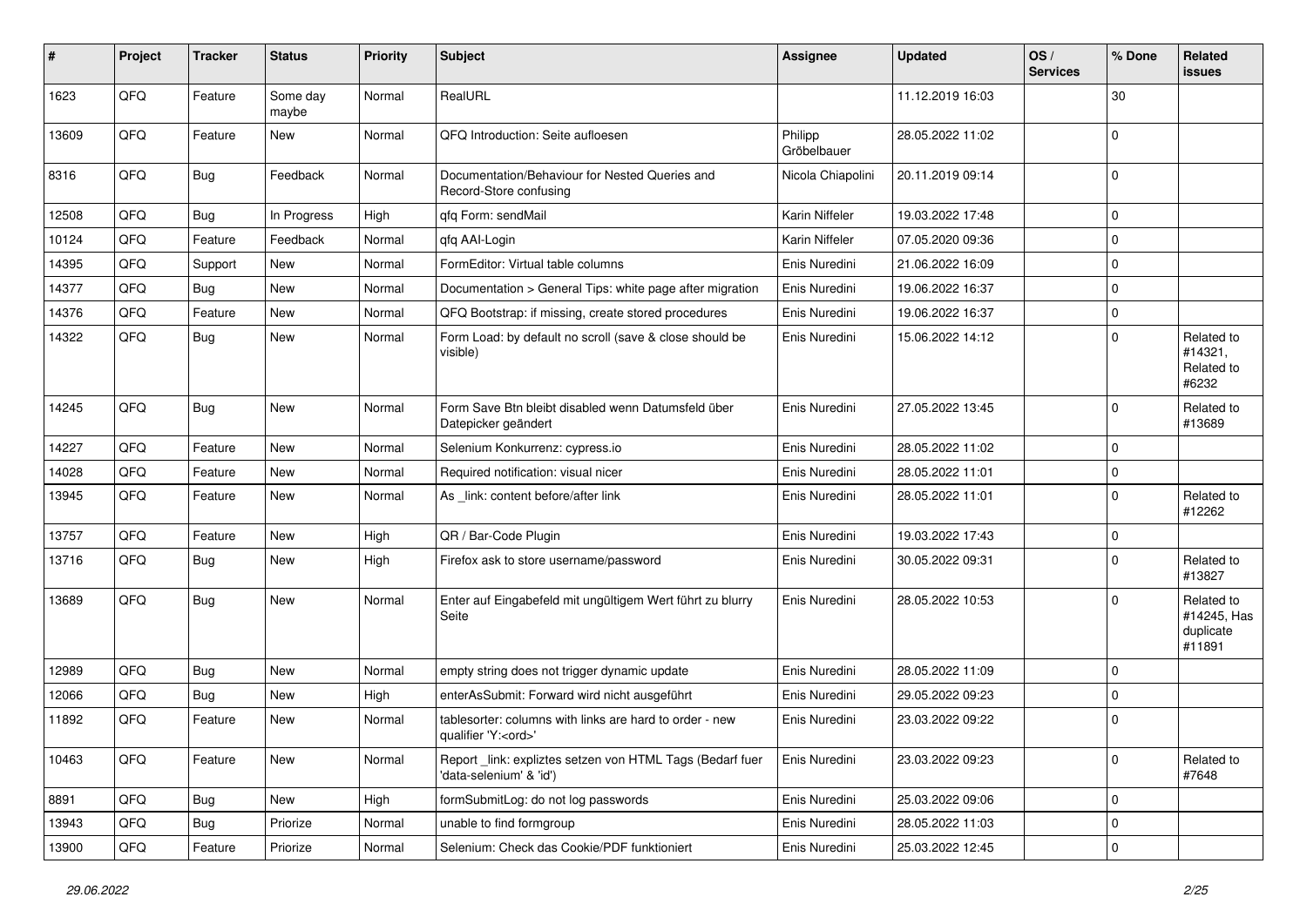| #     | Project | <b>Tracker</b> | <b>Status</b>     | <b>Priority</b> | <b>Subject</b>                                                         | <b>Assignee</b> | Updated          | OS/<br><b>Services</b> | % Done      | Related<br><b>issues</b>                                                                                                                                              |
|-------|---------|----------------|-------------------|-----------------|------------------------------------------------------------------------|-----------------|------------------|------------------------|-------------|-----------------------------------------------------------------------------------------------------------------------------------------------------------------------|
| 10569 | QFQ     | Feature        | Priorize          | Normal          | link _blank more safe                                                  | Enis Nuredini   | 25.03.2022 12:44 |                        | 0           |                                                                                                                                                                       |
| 14320 | QFQ     | Feature        | ToDo              | Normal          | Allow specific HTML Tags and Attributes: general, TinyMCE              | Enis Nuredini   | 17.06.2022 10:44 |                        | $\mathbf 0$ | Related to<br>#12664,<br>Related to<br>#12039,<br>Related to<br>#11702,<br>Related to<br>#7239,<br>Related to<br>#3708,<br>Related to<br>#3646,<br>Related to<br>#880 |
| 14303 | QFQ     | Bug            | ToDo              | Normal          | datetime broken with picker                                            | Enis Nuredini   | 17.06.2022 09:02 |                        | $\mathbf 0$ | Related to<br>#12630                                                                                                                                                  |
| 13899 | QFQ     | <b>Bug</b>     | ToDo              | Normal          | Selenium: zum laufen bringen                                           | Enis Nuredini   | 25.03.2022 10:24 |                        | 0           |                                                                                                                                                                       |
| 12262 | QFQ     | Feature        | ToDo              | Normal          | Form buttons on top: more customable                                   | Enis Nuredini   | 17.06.2022 10:44 |                        | $\mathbf 0$ | Related to<br>#13945, Has<br>duplicate<br>#4046, Has<br>duplicate<br>#10080                                                                                           |
| 12630 | QFQ     | Feature        | In Progress       | Normal          | Input: date[time]: min / max values                                    | Enis Nuredini   | 20.06.2022 18:31 |                        | $\Omega$    | Related to<br>#10096,<br>Related to<br>#14302,<br>Related to<br>#14303                                                                                                |
| 13767 | QFQ     | <b>Bug</b>     | Feedback          | Normal          | date/time-picker: required shows up/down button orange                 | Enis Nuredini   | 16.05.2022 23:16 |                        | $\mathbf 0$ |                                                                                                                                                                       |
| 11630 | QFQ     | <b>Bug</b>     | Feedback          | High            | Bitte check ob CALL() in 20.11.0 noch so funktioniert wie in<br>20.4.1 | Enis Nuredini   | 28.05.2022 13:45 |                        | $\mathbf 0$ | Related to<br>#11325                                                                                                                                                  |
| 10782 | QFQ     | Feature        | Feedback          | Normal          | Tiny MCE: Image Upload                                                 | Enis Nuredini   | 16.05.2022 23:16 |                        | $\mathbf 0$ | Related to<br>#12452                                                                                                                                                  |
| 9052  | QFQ     | Feature        | Feedback          | High            | Report: CodeMirror with SQL Syntax Highlight in FE                     | Enis Nuredini   | 08.06.2022 10:25 |                        | 0           |                                                                                                                                                                       |
| 13608 | QFQ     | Feature        | Some day<br>maybe | Normal          | Automatic Browser Language Redirect                                    | Enis Nuredini   | 17.06.2022 08:35 |                        | 0           |                                                                                                                                                                       |
| 11347 | QFQ     | <b>Bug</b>     | Feedback          | Normal          | If Bedingungen funktionieren nicht korrekt                             | Christoph Fuchs | 21.03.2021 20:37 |                        | 0           |                                                                                                                                                                       |
| 14305 | QFQ     | <b>Bug</b>     | New               | Normal          | Inline Report editing does not create history entries                  | Carsten Rose    | 10.06.2022 11:55 |                        | 0           |                                                                                                                                                                       |
| 14304 | QFQ     | <b>Bug</b>     | New               | Normal          | table sorter view safer does not work                                  | Carsten Rose    | 10.06.2022 11:49 |                        | 0           |                                                                                                                                                                       |
| 14233 | QFQ     | Bug            | New               | Normal          | AS _link: question - HTML is not rendered                              | Carsten Rose    | 28.05.2022 11:02 |                        | $\pmb{0}$   |                                                                                                                                                                       |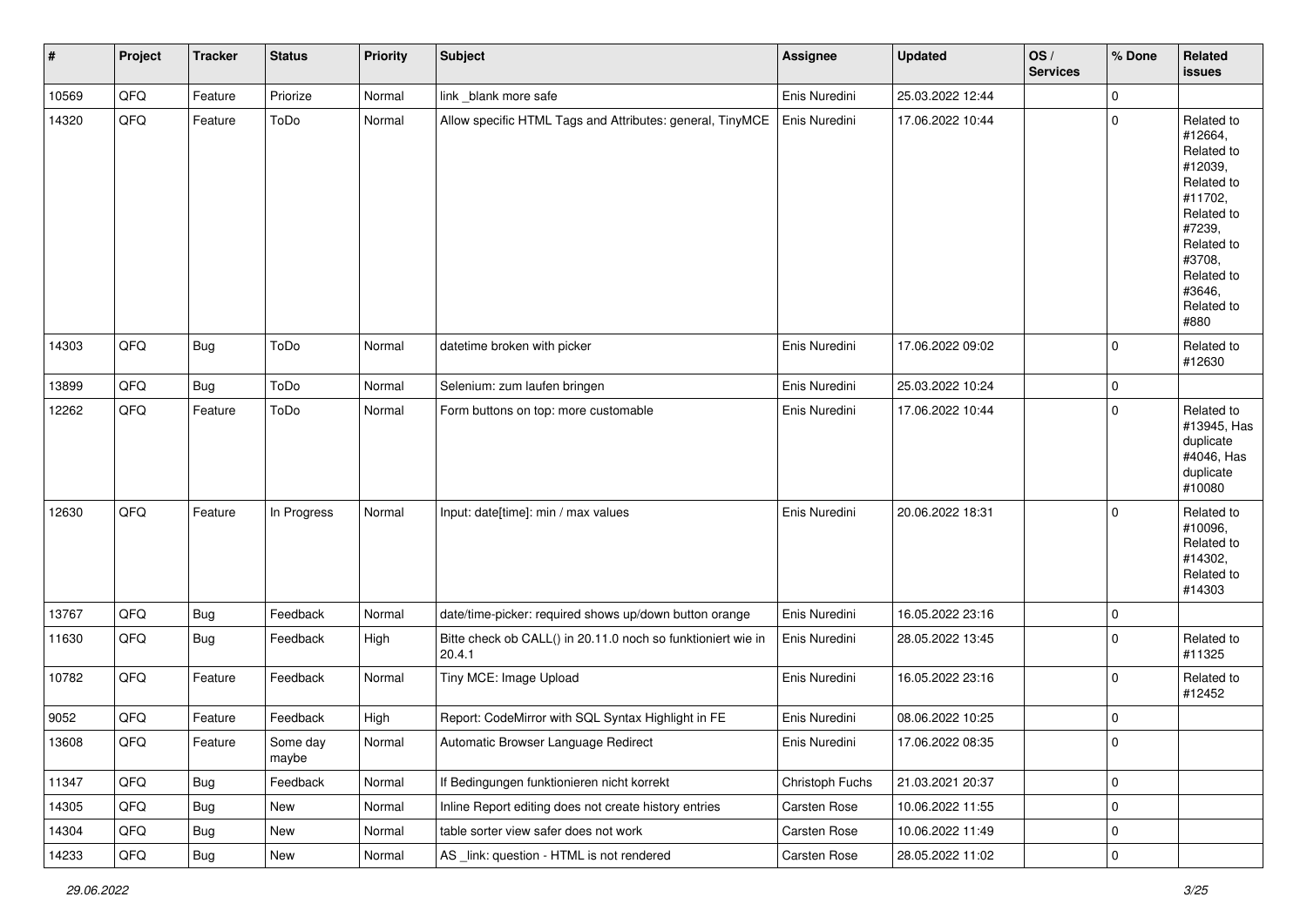| #     | Project | <b>Tracker</b> | <b>Status</b> | <b>Priority</b> | <b>Subject</b>                                                                           | Assignee            | <b>Updated</b>   | OS/<br><b>Services</b> | % Done      | Related<br><b>issues</b>                                               |
|-------|---------|----------------|---------------|-----------------|------------------------------------------------------------------------------------------|---------------------|------------------|------------------------|-------------|------------------------------------------------------------------------|
| 14187 | QFQ     | Feature        | <b>New</b>    | High            | qfq.log: show current URL                                                                | Carsten Rose        | 28.05.2022 11:02 |                        | $\Omega$    | Related to<br>#13933,<br>Related to<br>#12532,<br>Related to<br>#11893 |
| 14091 | QFQ     | Bug            | <b>New</b>    | Normal          | inconsistent template path for twig                                                      | Carsten Rose        | 19.04.2022 18:36 |                        | $\Omega$    |                                                                        |
| 14090 | QFQ     | Feature        | <b>New</b>    | Normal          | Nützliche _script funktionen                                                             | <b>Carsten Rose</b> | 28.05.2022 11:03 |                        | $\Omega$    |                                                                        |
| 14077 | QFQ     | Bug            | New           | Normal          | As link: Attribute 'class' missing by r:1 and r:3 - but should<br>set                    | Carsten Rose        | 28.05.2022 11:02 |                        | $\Omega$    | Related to<br>#5342,<br>Related to<br>#4343                            |
| 13843 | QFQ     | Feature        | <b>New</b>    | Normal          | Create JWT via QFQ                                                                       | Carsten Rose        | 19.03.2022 17:42 |                        | $\Omega$    |                                                                        |
| 13841 | QFQ     | Feature        | New           | Normal          | Create PDF via iText - evaluate                                                          | Carsten Rose        | 19.03.2022 17:42 |                        | $\Omega$    |                                                                        |
| 13706 | QFQ     | <b>Bug</b>     | <b>New</b>    | Normal          | Wrong CheckType in FieldElement LastStatus of Form Cron                                  | <b>Carsten Rose</b> | 21.01.2022 18:20 |                        | $\Omega$    |                                                                        |
| 13700 | QFQ     | Feature        | New           | Normal          | Redesign qfq.io Seite                                                                    | Carsten Rose        | 19.03.2022 17:43 |                        | $\mathbf 0$ |                                                                        |
| 13659 | QFQ     | Bug            | <b>New</b>    | Normal          | wrong sanitize class applied to R-store                                                  | <b>Carsten Rose</b> | 15.01.2022 14:23 |                        | $\Omega$    |                                                                        |
| 13592 | QFQ     | <b>Bug</b>     | New           | Normal          | QFQ Build Queue: das vergeben von Tags klappt nicht. Es<br>werden keine Releases gebaut. | <b>Carsten Rose</b> | 19.03.2022 17:45 |                        | $\Omega$    |                                                                        |
| 13467 | QFQ     | Feature        | <b>New</b>    | Normal          | ChangeLog Generator                                                                      | Carsten Rose        | 19.03.2022 17:46 |                        | $\Omega$    | Related to<br>#11460                                                   |
| 13460 | QFQ     | <b>Bug</b>     | New           | Normal          | Doc: Password set/reset  password should not processed<br>with 'html encode'             | Carsten Rose        | 19.03.2022 17:46 |                        | $\Omega$    |                                                                        |
| 13451 | QFQ     | Bug            | <b>New</b>    | Normal          | Character Counter / Max Character: Problem in Safari                                     | Carsten Rose        | 15.04.2022 17:18 |                        | $\mathbf 0$ |                                                                        |
| 13354 | QFQ     | Feature        | New           | Normal          | Using Websocket in QFQ                                                                   | Carsten Rose        | 10.11.2021 15:47 |                        | $\Omega$    |                                                                        |
| 13332 | QFQ     | <b>Bug</b>     | <b>New</b>    | Normal          | Multi Form: Required Felder werden visuell nicht markiert.                               | <b>Carsten Rose</b> | 19.03.2022 17:47 |                        | $\Omega$    |                                                                        |
| 13331 | QFQ     | <b>Bug</b>     | New           | Normal          | Multi Form: Clear Icon misplaced                                                         | Carsten Rose        | 19.03.2022 17:47 |                        | $\Omega$    |                                                                        |
| 12974 | QFQ     | Bug            | <b>New</b>    | High            | Sanitize Queries in Action-Elements                                                      | Carsten Rose        | 07.12.2021 17:19 |                        | $\Omega$    |                                                                        |
| 12716 | QFQ     | <b>Bug</b>     | New           | Normal          | template group: Pattern only applied to first instance                                   | Carsten Rose        | 19.03.2022 17:47 |                        | $\Omega$    |                                                                        |
| 12714 | QFQ     | <b>Bug</b>     | <b>New</b>    | Normal          | Conversion of GIF to PDF broken when GIF contains Alpha.                                 | <b>Carsten Rose</b> | 19.03.2022 17:49 |                        | $\Omega$    |                                                                        |
| 12702 | QFQ     | <b>Bug</b>     | <b>New</b>    | High            | templateGroup: broken in multiDb Setup                                                   | Carsten Rose        | 14.12.2021 16:02 |                        | $\Omega$    |                                                                        |
| 12679 | QFQ     | Feature        | New           | Normal          | tablesorter: custom column width                                                         | Carsten Rose        | 16.06.2021 11:10 |                        | $\Omega$    |                                                                        |
| 12670 | QFQ     | <b>Bug</b>     | New           | High            | Dropdown-Menu classes können nicht mehr angegeben<br>werden                              | <b>Carsten Rose</b> | 07.12.2021 17:19 |                        | $\Omega$    |                                                                        |
| 12664 | QFQ     | Feature        | New           | Normal          | TinyMCE: report/remove malicous HTML/JS Code                                             | Carsten Rose        | 19.03.2022 17:47 |                        | $\Omega$    | Related to<br>#14320                                                   |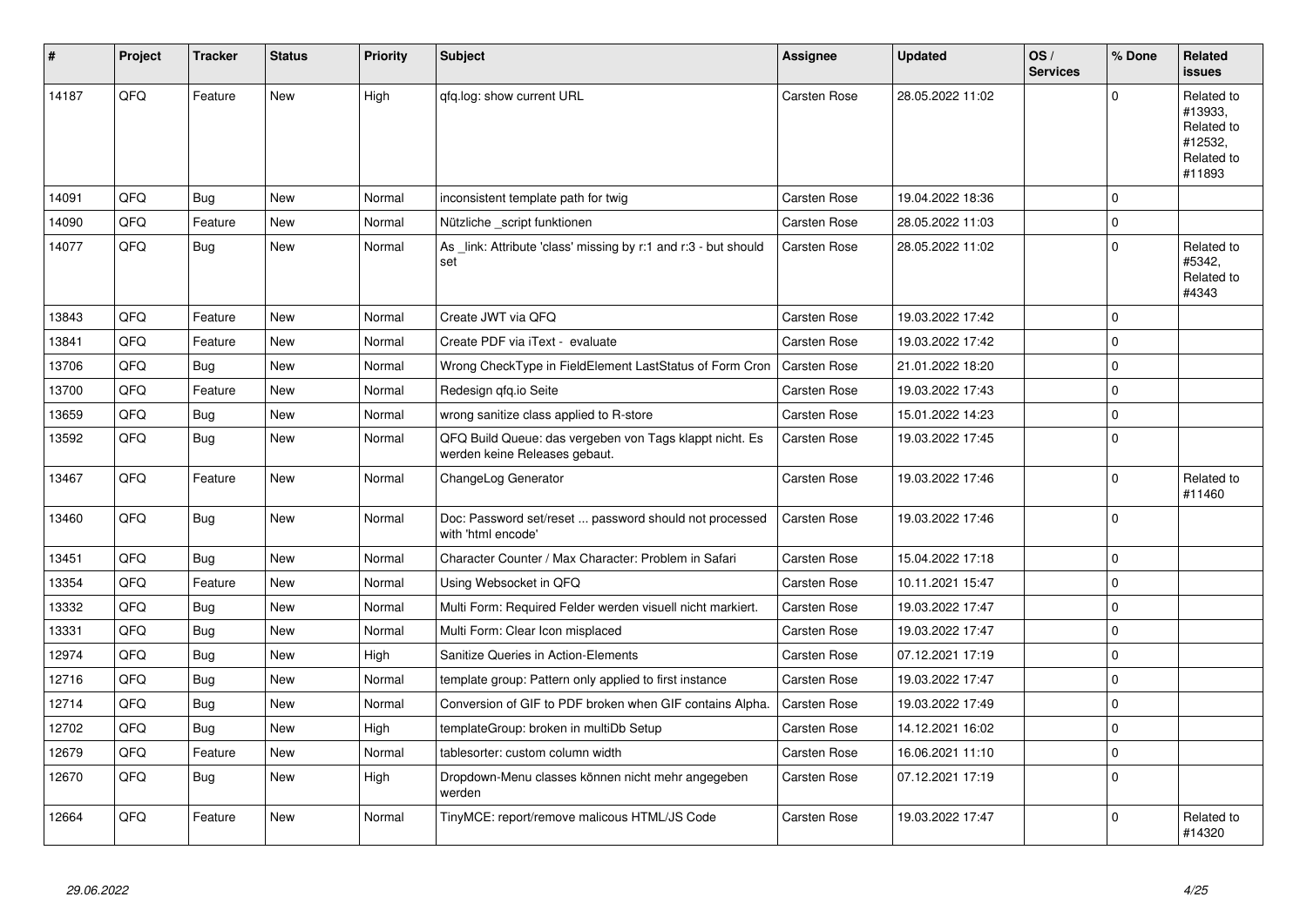| #     | Project | <b>Tracker</b> | <b>Status</b> | <b>Priority</b> | <b>Subject</b>                                                                                                                                      | <b>Assignee</b>     | <b>Updated</b>   | OS/<br><b>Services</b> | % Done      | <b>Related</b><br>issues                      |
|-------|---------|----------------|---------------|-----------------|-----------------------------------------------------------------------------------------------------------------------------------------------------|---------------------|------------------|------------------------|-------------|-----------------------------------------------|
| 12603 | QFQ     | Feature        | New           | Normal          | Dropdown (Select), Radio, checkbox:<br>itemListAlways={{!SELECT key, value}}                                                                        | <b>Carsten Rose</b> | 19.03.2022 17:47 |                        | $\Omega$    |                                               |
| 12581 | QFQ     | Bug            | New           | Normal          | Form.forward=close: Record 'new' in new browser tab ><br>save (& close) >> Form is not reloaded with new created<br>record id and stays in mode=new | <b>Carsten Rose</b> | 19.03.2022 17:48 |                        | $\Omega$    |                                               |
| 12545 | QFQ     | Bug            | New           | Urgent          | sql.log not created / updated                                                                                                                       | <b>Carsten Rose</b> | 14.12.2021 16:02 |                        | $\Omega$    |                                               |
| 12544 | QFQ     | Feature        | New           | High            | a) ' AS _link' new also as ' AS _format', b) sortierung via<br>'display: none;', c) '_format' benoeitgt nicht zwingend<br>u/U/p/m/z/d               | Carsten Rose        | 14.12.2021 16:03 |                        | $\Omega$    |                                               |
| 12532 | QFQ     | Feature        | New           | High            | SIP-Parameter bei Seitenaufruf in Browser-Console<br>anzeigen                                                                                       | Carsten Rose        | 07.12.2021 17:19 |                        | $\Omega$    | Related to<br>#11893,<br>Related to<br>#14187 |
| 12520 | QFQ     | <b>Bug</b>     | <b>New</b>    | Normal          | Switch FE User: still active even FE User session expired                                                                                           | <b>Carsten Rose</b> | 19.03.2022 17:48 |                        | $\Omega$    |                                               |
| 12513 | QFQ     | <b>Bug</b>     | New           | High            | Implement server side check of maxlength                                                                                                            | Carsten Rose        | 07.12.2021 17:19 |                        | $\Omega$    |                                               |
| 12512 | QFQ     | Bug            | New           | Normal          | Some MySQL Installation can't use 'stored procedures'                                                                                               | Carsten Rose        | 19.03.2022 17:48 |                        | $\Omega$    |                                               |
| 12480 | QFQ     | Feature        | New           | Normal          | If QFQ upgrade is running, block further request                                                                                                    | Carsten Rose        | 03.05.2021 20:45 |                        | $\Omega$    |                                               |
| 12477 | QFQ     | Feature        | New           | Normal          | Support for refactoring: Form, FormElement, diverse<br>Tabellen/Spalten, tt-content Records                                                         | Carsten Rose        | 03.05.2021 20:45 |                        | $\Omega$    |                                               |
| 12474 | QFQ     | Feature        | <b>New</b>    | Normal          | Check BaseConfigURL if it is given and the the last char is '/'                                                                                     | Carsten Rose        | 03.05.2021 20:45 |                        | $\Omega$    |                                               |
| 12468 | QFQ     | Bug            | New           | Urgent          | Form: update Form.title after save                                                                                                                  | <b>Carsten Rose</b> | 03.05.2021 21:12 |                        | $\Omega$    |                                               |
| 12465 | QFQ     | Feature        | New           | Normal          | QFQ Function: use in FE to fill StoreRecord                                                                                                         | <b>Carsten Rose</b> | 05.05.2021 21:58 |                        | $\Omega$    |                                               |
| 12413 | QFQ     | Feature        | New           | Normal          | STORE_TYPO3: enhance for {{be_users.email:T}},<br>{{fe_users.email:T}}                                                                              | Carsten Rose        | 03.05.2021 20:45 |                        | $\Omega$    | Related to<br>#12412,<br>Related to<br>#10012 |
| 12412 | QFQ     | Feature        | New           | Normal          | Action/Escape qualifier 'e' (empty), '0': if given, an empty<br>string (or '0') will be treated as 'not found'                                      | <b>Carsten Rose</b> | 08.05.2021 09:40 |                        | $\Omega$    | Related to<br>#12413,<br>Related to<br>#10012 |
| 12400 | QFQ     | Feature        | New           | Normal          | Tutorial ist in QFQ Doku, Wird in der Suche gefunden, es<br>gibt aber kein Menupunkt - Inhalt ueberpruefen                                          | <b>Carsten Rose</b> | 03.05.2021 20:45 |                        | $\Omega$    |                                               |
| 12330 | QFQ     | Feature        | <b>New</b>    | Normal          | Copy to input field / text area / TinyMCE                                                                                                           | <b>Carsten Rose</b> | 07.04.2021 09:01 |                        | $\mathbf 0$ |                                               |
| 12327 | QFQ     | <b>Bug</b>     | New           | Normal          | Copy to clipboard: Glyphicon can not be changed                                                                                                     | Carsten Rose        | 27.12.2021 17:59 |                        | $\mathbf 0$ |                                               |
| 12269 | QFQ     | Feature        | New           | Normal          | 2FA - Login                                                                                                                                         | Carsten Rose        | 03.05.2021 20:45 |                        | 0           |                                               |
| 12187 | QFQ     | <b>Bug</b>     | New           | Normal          | Trigger FormAsFile() via Report: probably problem with multi   Carsten Rose<br>DB setup                                                             |                     | 20.03.2021 21:20 |                        | $\Omega$    |                                               |
| 12186 | QFQ     | Feature        | New           | High            | TinyMCE Config für Objekte                                                                                                                          | Carsten Rose        | 07.12.2021 17:19 |                        | 0           | <b>Blocks</b><br>#12632                       |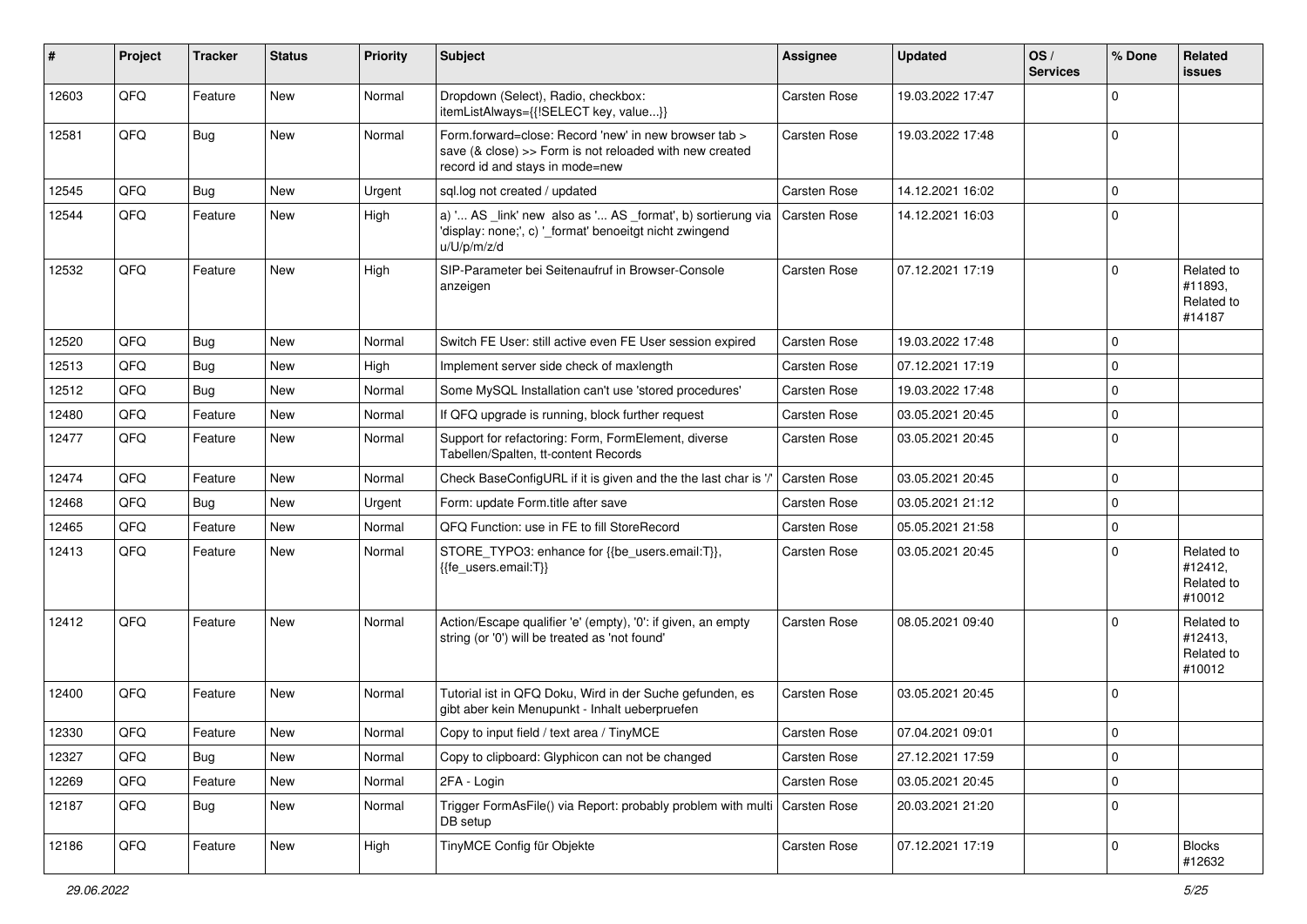| #     | Project | <b>Tracker</b> | <b>Status</b> | <b>Priority</b> | <b>Subject</b>                                                                                       | <b>Assignee</b>                                        | <b>Updated</b>   | OS/<br><b>Services</b> | % Done      | Related<br><b>issues</b>                      |                      |
|-------|---------|----------------|---------------|-----------------|------------------------------------------------------------------------------------------------------|--------------------------------------------------------|------------------|------------------------|-------------|-----------------------------------------------|----------------------|
| 12163 | QFQ     | Feature        | New           | Normal          | Checkbox: table wrap                                                                                 | Carsten Rose                                           | 03.05.2021 20:51 |                        | $\mathbf 0$ |                                               |                      |
| 12162 | QFQ     | Feature        | New           | Normal          | FE.type=sendmail: personalized mailing (several mails) via<br>template                               | Carsten Rose                                           | 03.05.2021 20:45 |                        | 0           |                                               |                      |
| 12146 | QFQ     | Feature        | New           | Normal          | Autocron Job: Anzeigen wann der naechste Job ausgefuehrt<br>wird, resp das er nicht ausgefuehrt wird | Carsten Rose                                           | 15.03.2021 15:23 |                        | $\mathbf 0$ |                                               |                      |
| 12133 | QFQ     | Bug            | New           | Normal          | NPM, phpSpreadSheet aktualisieren                                                                    | Carsten Rose                                           | 15.03.2021 09:04 |                        | $\mathbf 0$ |                                               |                      |
| 12119 | QFQ     | Feature        | New           | Normal          | AS paged: error message missing if there ist no 'r'<br>argument.                                     | Carsten Rose                                           | 03.05.2021 20:51 |                        | $\mathbf 0$ |                                               |                      |
| 12109 | QFQ     | Feature        | New           | Normal          | Donwload Link: Plain, SIP, Persistent Link, Peristent SIP -<br>new notation                          | Carsten Rose                                           | 03.05.2021 20:45 |                        | $\mathbf 0$ | Related to<br>#12085                          |                      |
| 12045 | QFQ     | Bug            | New           | Normal          | templateGroup afterSave FE: Aufruf ohne<br>sqlHonorFormElements funktioniert nicht                   | Carsten Rose                                           | 18.02.2021 16:33 |                        | $\mathbf 0$ |                                               |                      |
| 12040 | QFQ     | <b>Bug</b>     | New           | Normal          | FE Mode 'hidden' für zwei FEs auf einer Zeile                                                        | Carsten Rose                                           | 18.02.2021 10:13 |                        | $\mathbf 0$ |                                               |                      |
| 12024 | QFQ     | Feature        | New           | Normal          | Excel Export: text columns by default decode<br>htmlspeciachar()                                     | Carsten Rose                                           | 17.02.2021 23:55 |                        | $\mathbf 0$ | Related to<br>#12022                          |                      |
| 12023 | QFQ     | Feature        | New           | Normal          | MySQL Stored Precdure: QDECODESPECIALCHAR()                                                          | <b>Carsten Rose</b>                                    | 16.02.2021 11:16 |                        | 0           | Related to<br>#12022                          |                      |
| 11955 | QFQ     | Feature        | New           | Normal          | subrecord: new title option to set <th> attributes - e.g. to<br/>customize tablesorter options.</th> | attributes - e.g. to<br>customize tablesorter options. | Carsten Rose     | 03.05.2021 20:47       |             | $\mathbf 0$                                   | Related to<br>#11775 |
| 11893 | QFQ     | Feature        | New           | High            | Broken SIP: a) only report one time, b) only report in main<br>column                                | <b>Carsten Rose</b>                                    | 12.05.2021 12:13 |                        | $\Omega$    | Related to<br>#12532,<br>Related to<br>#14187 |                      |
| 11775 | QFQ     | Feature        | New           | Normal          | Subrecord Tooltip pro Feld                                                                           | Carsten Rose                                           | 18.12.2020 15:22 |                        | $\mathbf 0$ | Related to<br>#11955                          |                      |
| 11752 | QFQ     | <b>Bug</b>     | New           | Normal          | checkbox renders multiple input elements with same name                                              | Carsten Rose                                           | 17.12.2020 14:58 |                        | $\mathbf 0$ | Related to<br>#11750                          |                      |
| 11747 | QFQ     | Feature        | New           | Normal          | Maintenance Page with Redirect                                                                       | Carsten Rose                                           | 03.05.2021 20:47 |                        | $\mathbf 0$ | Related to<br>#11741                          |                      |
| 11702 | QFQ     | Feature        | New           | Normal          | HTML Special Char makes no sense for 'allbut' if '&' is<br>forbidden                                 | Carsten Rose                                           | 07.12.2021 16:35 |                        | $\Omega$    | Related to<br>#5112,<br>Related to<br>#14320  |                      |
| 11695 | QFQ     | <b>Bug</b>     | New           | Normal          | MultiForm required FE Error                                                                          | Carsten Rose                                           | 04.12.2020 13:34 |                        | $\mathbf 0$ |                                               |                      |
| 11668 | QFQ     | <b>Bug</b>     | New           | Normal          | Play function.sql - problem with mysql                                                               | Carsten Rose                                           | 03.05.2021 20:48 |                        | $\mathbf 0$ |                                               |                      |
| 11667 | QFQ     | <b>Bug</b>     | New           | Normal          | MySQL mariadb-server-10.3: Incorrect datetime value                                                  | Carsten Rose                                           | 03.05.2021 20:48 |                        | $\mathbf 0$ |                                               |                      |
| 11523 | QFQ     | Feature        | New           | Normal          | Mit dynamic Update erkennen, ob Upload gemacht wurde                                                 | Carsten Rose                                           | 13.11.2020 15:07 |                        | $\mathbf 0$ | Related to<br>#9533                           |                      |
| 11516 | QFQ     | Feature        | New           | Normal          | Multi Page Form (Previous/Next Buttons)                                                              | Carsten Rose                                           | 16.03.2021 17:52 |                        | $\mathbf 0$ |                                               |                      |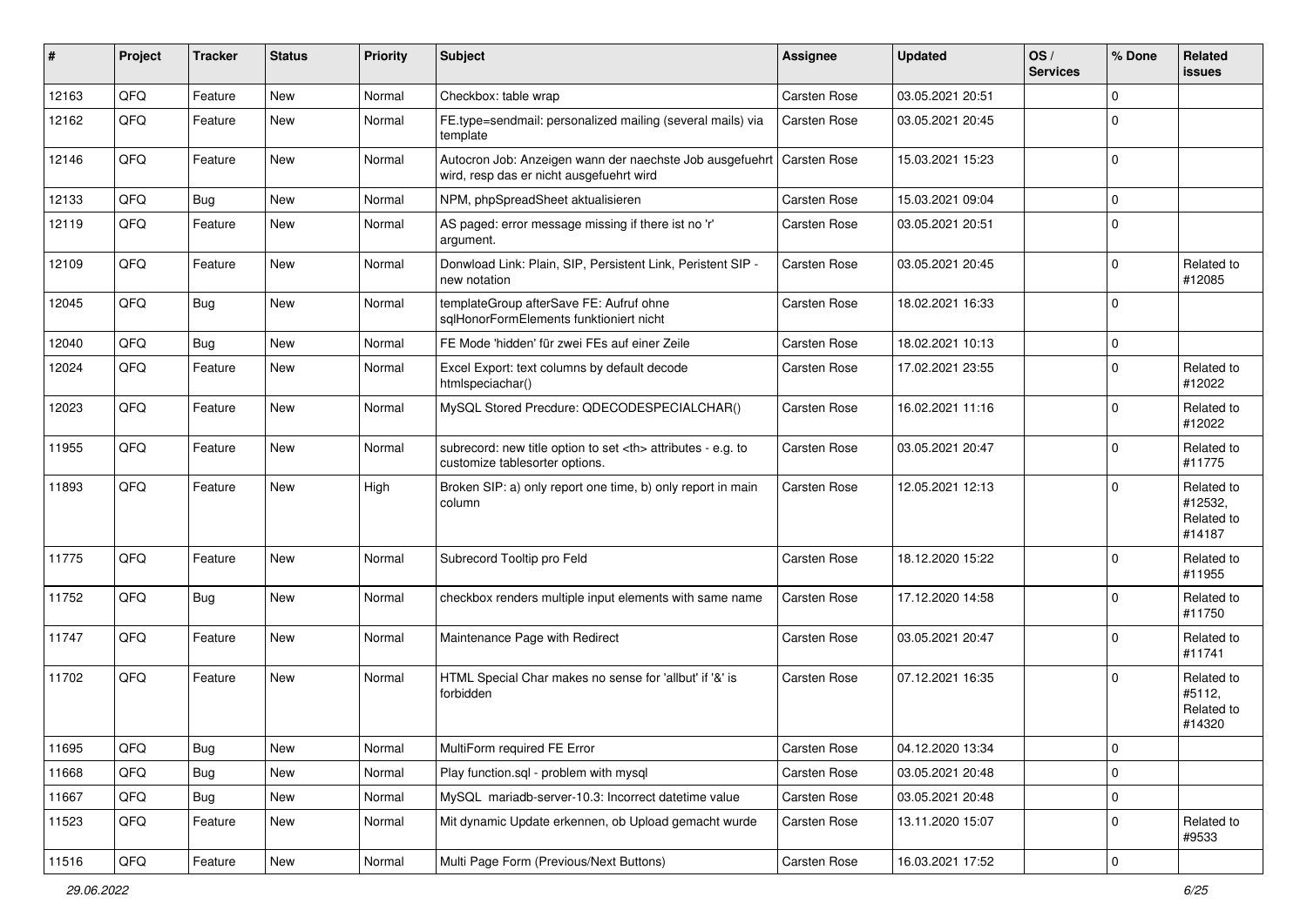| #     | Project | <b>Tracker</b> | <b>Status</b> | <b>Priority</b> | Subject                                                                             | Assignee            | <b>Updated</b>   | OS/<br><b>Services</b> | % Done      | Related<br><b>issues</b>                                             |
|-------|---------|----------------|---------------|-----------------|-------------------------------------------------------------------------------------|---------------------|------------------|------------------------|-------------|----------------------------------------------------------------------|
| 11504 | QFQ     | Feature        | <b>New</b>    | Normal          | Dynamic Update: Button text update for 'Save',' Close' &<br>'Delete'                | <b>Carsten Rose</b> | 12.11.2020 23:44 |                        | $\Omega$    |                                                                      |
| 11460 | QFQ     | Feature        | <b>New</b>    | Normal          | Easier creation of changelog: gitchangelog                                          | Carsten Rose        | 12.06.2021 10:20 |                        | $\Omega$    | Related to<br>#13467                                                 |
| 11239 | QFQ     | Bug            | New           | Normal          | Radiobutton (plain): horizontales Rendern abhängig vom<br>Datentyp in der Datenbank | Carsten Rose        | 30.09.2020 18:37 |                        | $\Omega$    |                                                                      |
| 11080 | QFQ     | Feature        | New           | Normal          | Send MQTT messages                                                                  | Carsten Rose        | 29.08.2020 19:49 |                        | $\mathbf 0$ |                                                                      |
| 10996 | QFQ     | Feature        | <b>New</b>    | Normal          | Download video via sip: no seek                                                     | Carsten Rose        | 12.08.2020 14:18 |                        | 0           |                                                                      |
| 10979 | QFQ     | Feature        | New           | Normal          | Ajax Calls an API - dataReport                                                      | Carsten Rose        | 11.05.2022 12:15 |                        | $\mathbf 0$ |                                                                      |
| 10976 | QFQ     | Feature        | New           | Normal          | Excel Export Verbesserungen                                                         | Carsten Rose        | 06.08.2020 10:56 |                        | $\Omega$    |                                                                      |
| 10937 | QFQ     | <b>Bug</b>     | New           | Normal          | Fehler mit abhängigen Select- Feldern beim Positionieren                            | Carsten Rose        | 12.11.2020 23:45 |                        | $\mathbf 0$ |                                                                      |
| 10819 | QFQ     | Feature        | New           | Normal          | Persistent SIP - second try                                                         | Carsten Rose        | 29.06.2020 23:02 |                        | $\pmb{0}$   | Related to<br>#6261                                                  |
| 10714 | QFQ     | Feature        | New           | Normal          | multi Table Form                                                                    | Carsten Rose        | 16.03.2021 18:44 |                        | $\Omega$    |                                                                      |
| 10704 | QFQ     | Bug            | New           | Normal          | wkhtml problem rendering fullCalendar.js / fabric.js >><br>successor: puppeteer     | Carsten Rose        | 12.11.2020 23:45 |                        | $\Omega$    | Related to<br>#5024,<br>Related to<br>#4650.<br>Related to<br>#10715 |
| 10658 | QFQ     | <b>Bug</b>     | <b>New</b>    | Normal          | processReadOnly broken                                                              | Carsten Rose        | 27.05.2020 17:55 |                        | $\Omega$    |                                                                      |
| 10640 | QFQ     | <b>Bug</b>     | New           | High            | TypeAhead Tag: FE editierbar trotz readOnly                                         | Carsten Rose        | 03.05.2021 21:12 |                        | $\Omega$    |                                                                      |
| 10593 | QFQ     | Feature        | <b>New</b>    | Normal          | label2: text behind input element                                                   | Carsten Rose        | 16.05.2020 10:57 |                        | 0           |                                                                      |
| 10588 | QFQ     | <b>Bug</b>     | New           | Normal          | typeahed Tag: Doku anpassen                                                         | Carsten Rose        | 12.11.2020 23:45 |                        | $\Omega$    |                                                                      |
| 10508 | QFQ     | <b>Bug</b>     | New           | High            | Multi Form broken on Multi DB Instance                                              | Carsten Rose        | 03.05.2021 21:12 |                        | $\pmb{0}$   |                                                                      |
| 10506 | QFQ     | Bug            | New           | High            | Template Group broken on MultiDB instance                                           | Carsten Rose        | 03.05.2021 21:12 |                        | 0           | Related to<br>#10505                                                 |
| 10322 | QFQ     | Bug            | New           | Normal          | FormElement / Radio: missing column 'enum' >> FE not<br>reported                    | Carsten Rose        | 07.05.2020 09:37 |                        | $\Omega$    |                                                                      |
| 10119 | QFQ     | Feature        | New           | Normal          | Dropdown (selectlist) & TypeAhead: format and catagorize<br>list                    | Carsten Rose        | 07.05.2020 09:36 |                        | $\Omega$    |                                                                      |
| 10082 | QFQ     | <b>Bug</b>     | New           | Normal          | FE.type=SELECT - 'sanatize' Class                                                   | Carsten Rose        | 07.05.2020 09:36 |                        | $\Omega$    | Related to<br>#10081                                                 |
| 10081 | QFQ     | Bug            | <b>New</b>    | High            | Stale record lock after 'forbidden' character                                       | Carsten Rose        | 03.05.2021 21:12 |                        | $\Omega$    | Related to<br>#10082,<br>Related to<br>#9789                         |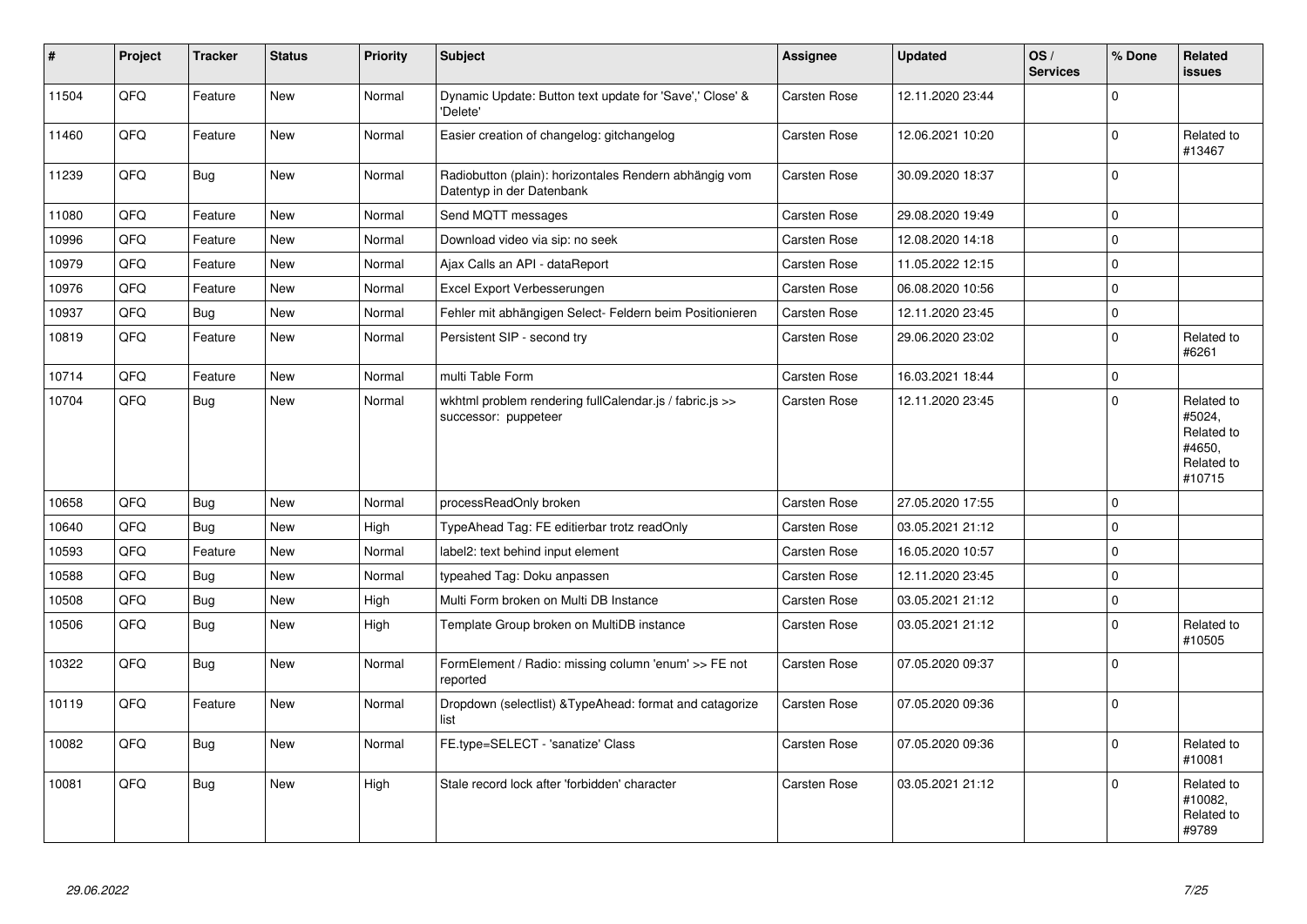| #     | Project | <b>Tracker</b> | <b>Status</b> | <b>Priority</b> | <b>Subject</b>                                                                                                                        | Assignee            | <b>Updated</b>   | OS/<br><b>Services</b> | % Done      | Related<br><b>issues</b>                                             |
|-------|---------|----------------|---------------|-----------------|---------------------------------------------------------------------------------------------------------------------------------------|---------------------|------------------|------------------------|-------------|----------------------------------------------------------------------|
| 10080 | QFQ     | Feature        | <b>New</b>    | Normal          | Popup on 'save' / 'close': configure dialog (answer<br>yes/no/cancle/)                                                                | Carsten Rose        | 28.03.2021 20:52 |                        | $\Omega$    | Is duplicate<br>of #12262                                            |
| 10014 | QFQ     | Feature        | <b>New</b>    | Normal          | Manual.rst: describe behaviour and process order of<br>fillStoreVar, slaveId, sqlBefore,                                              | Carsten Rose        | 01.02.2020 22:31 |                        | $\Omega$    |                                                                      |
| 9983  | QFQ     | Feature        | New           | Normal          | Report Notation: new keyword 'range'                                                                                                  | Carsten Rose        | 01.02.2020 15:55 |                        | $\mathbf 0$ |                                                                      |
| 9927  | QFQ     | Feature        | <b>New</b>    | Normal          | QFQ Update: a) Update nur machen wenn BE User<br>eingeloggt ist., b) Bei Fehler genaue Meldung welcher<br>Updateschritt Probleme hat. | <b>Carsten Rose</b> | 22.01.2020 12:59 |                        | $\Omega$    |                                                                      |
| 9811  | QFQ     | Feature        | <b>New</b>    | Normal          | Report: tag every n'th row                                                                                                            | Carsten Rose        | 01.02.2020 23:22 |                        | $\Omega$    |                                                                      |
| 9783  | QFQ     | <b>Bug</b>     | <b>New</b>    | Normal          | Email with special characters                                                                                                         | Carsten Rose        | 01.02.2020 23:22 |                        | $\Omega$    |                                                                      |
| 9781  | QFQ     | Feature        | <b>New</b>    | Normal          | Button: CSS class to make buttons smaller                                                                                             | <b>Carsten Rose</b> | 01.02.2020 23:22 |                        | $\mathbf 0$ |                                                                      |
| 9777  | QFQ     | Feature        | <b>New</b>    | Normal          | Logging QFQ Variables                                                                                                                 | Carsten Rose        | 16.12.2019 17:17 |                        | $\Omega$    |                                                                      |
| 9773  | QFQ     | <b>Bug</b>     | <b>New</b>    | Normal          | form.parameter.formModeGlobal=requiredOff                                                                                             | Carsten Rose        | 01.02.2020 15:56 |                        | $\mathbf 0$ |                                                                      |
| 9707  | QFQ     | Feature        | New           | Normal          | SIP security: encode pageld and check pageld on decode                                                                                | Carsten Rose        | 01.02.2020 23:22 |                        | $\Omega$    |                                                                      |
| 9706  | QFQ     | Feature        | <b>New</b>    | Normal          | Multi File Upload (hidden template group)                                                                                             | Carsten Rose        | 01.02.2020 23:22 |                        | $\Omega$    | Related to<br>#7521,<br>Related to<br>#5562,<br>Related to<br>#13330 |
| 9602  | QFQ     | Feature        | <b>New</b>    | Normal          | Form definition as JSON                                                                                                               | Carsten Rose        | 01.02.2020 23:21 |                        | $\Omega$    | Related to<br>#9600                                                  |
| 9537  | QFQ     | Feature        | <b>New</b>    | Normal          | FormEditor: Edit fieldset in FrontEnd                                                                                                 | Carsten Rose        | 01.02.2020 23:22 |                        | $\Omega$    |                                                                      |
| 9533  | QFQ     | <b>Bug</b>     | <b>New</b>    | Normal          | FE.type=upload: Check in 'beforeSave' if upload is given                                                                              | <b>Carsten Rose</b> | 01.02.2020 23:22 |                        | $\Omega$    | Related to<br>#11523                                                 |
| 9531  | QFQ     | Bug            | <b>New</b>    | High            | FE File: Dynamic Update / modeSql / required detected<br>even it not set                                                              | Carsten Rose        | 11.06.2021 20:32 |                        | $\Omega$    | Related to<br>#12398                                                 |
| 9352  | QFQ     | Feature        | <b>New</b>    | Normal          | FE 'Native' fire slaveld, sqlAfter, sqllns                                                                                            | Carsten Rose        | 01.02.2020 23:22 |                        | $\mathbf 0$ |                                                                      |
| 9348  | QFQ     | Feature        | <b>New</b>    | Normal          | defaultThumbnailSize: pre render thumbnails                                                                                           | Carsten Rose        | 12.06.2021 09:05 |                        | $\Omega$    |                                                                      |
| 9347  | QFQ     | Bug            | New           | High            | FE.type=upload with dynamic show/hidden: required not<br>detected                                                                     | Carsten Rose        | 12.06.2021 10:40 |                        | $\Omega$    | Related to<br>#5305.<br>Related to<br>#12398                         |
| 9317  | QFQ     | Bug            | <b>New</b>    | Normal          | FE.type=note: with dynamic show/hidden an empty label<br>causes trouble                                                               | <b>Carsten Rose</b> | 01.02.2020 23:22 |                        | $\Omega$    |                                                                      |
| 9221  | QFQ     | Feature        | <b>New</b>    | Normal          | typeAhead: Zeichenlimite ausschalten                                                                                                  | Carsten Rose        | 08.05.2021 17:06 |                        | $\Omega$    |                                                                      |
| 9208  | QFQ     | Feature        | <b>New</b>    | Normal          | Manage 'recent' records                                                                                                               | <b>Carsten Rose</b> | 01.02.2020 23:22 |                        | $\Omega$    |                                                                      |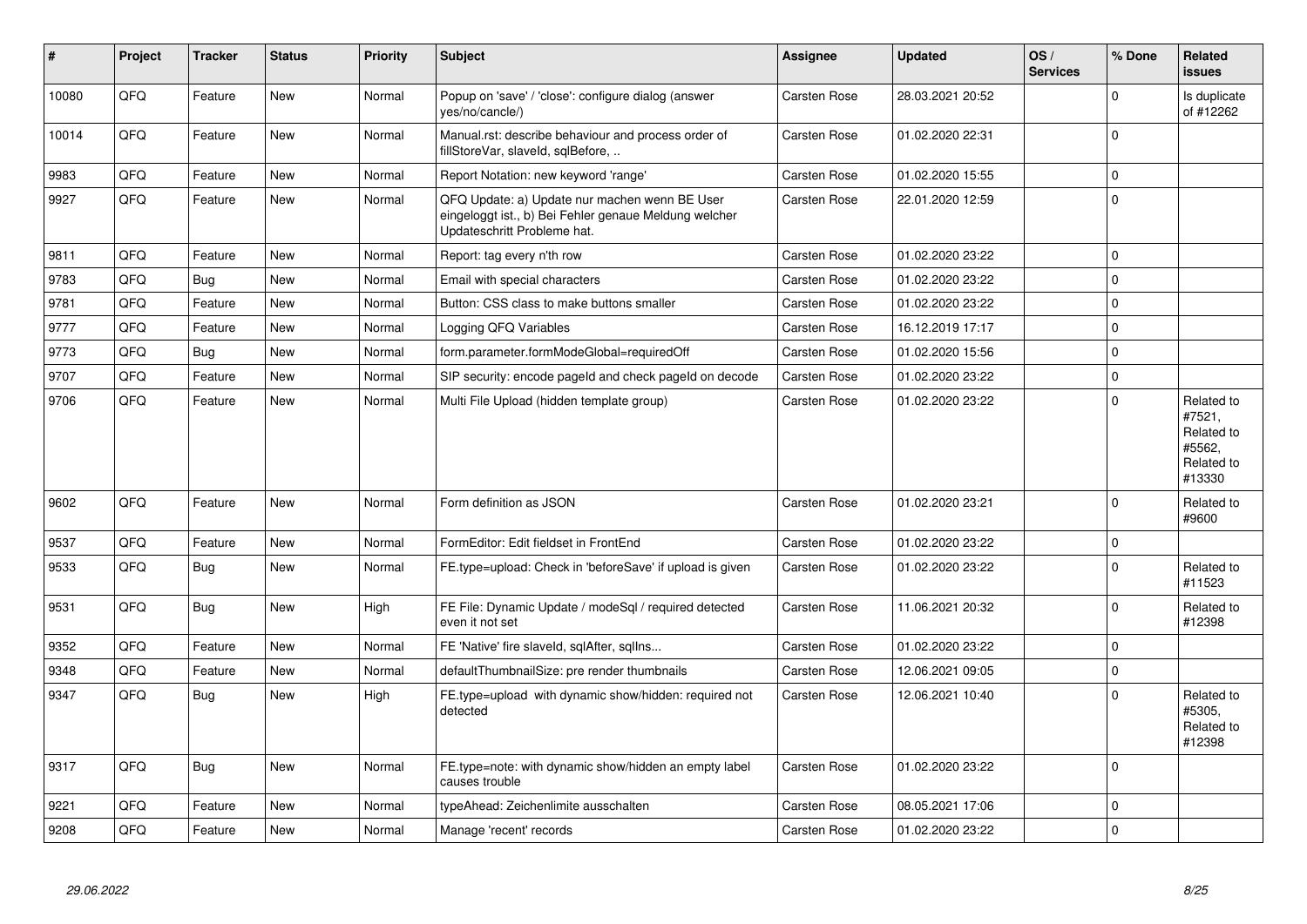| #    | Project | <b>Tracker</b> | <b>Status</b> | <b>Priority</b> | <b>Subject</b>                                                                                         | <b>Assignee</b>     | <b>Updated</b>   | OS/<br><b>Services</b> | % Done      | <b>Related</b><br><b>issues</b> |
|------|---------|----------------|---------------|-----------------|--------------------------------------------------------------------------------------------------------|---------------------|------------------|------------------------|-------------|---------------------------------|
| 9177 | QFQ     | <b>Bug</b>     | <b>New</b>    | Normal          | Bug? QFQ tries to save an action FE, which has real<br>existing column name                            | Carsten Rose        | 01.02.2020 23:22 |                        | $\Omega$    |                                 |
| 9136 | QFQ     | Feature        | New           | Normal          | Create ZIP files with dynamic PDFs                                                                     | <b>Carsten Rose</b> | 01.02.2020 23:22 |                        | $\Omega$    |                                 |
| 9129 | QFQ     | Feature        | <b>New</b>    | Normal          | sqlValidate: Message as notification, not as error                                                     | Carsten Rose        | 01.02.2020 23:22 |                        | $\Omega$    | Related to<br>#9128             |
| 9128 | QFQ     | Feature        | New           | Normal          | Error Message: not replaced variables- a) replace back to<br>'{{', b) underline                        | Carsten Rose        | 01.02.2020 23:22 |                        | $\Omega$    | Related to<br>#9129             |
| 9127 | QFQ     | <b>Bug</b>     | <b>New</b>    | Normal          | Error Message: change 'roll over' color - text not readable                                            | <b>Carsten Rose</b> | 01.02.2020 23:22 |                        | $\Omega$    |                                 |
| 9077 | QFQ     | <b>Bug</b>     | <b>New</b>    | Normal          | typeAheadSql: report broken SQL                                                                        | Carsten Rose        | 01.02.2020 23:22 |                        | $\Omega$    |                                 |
| 9013 | QFQ     | <b>Bug</b>     | New           | Normal          | Error in Twig template not handled                                                                     | Carsten Rose        | 20.10.2021 13:43 |                        | $\Omega$    |                                 |
| 8975 | QFQ     | Feature        | New           | Normal          | Report Notation: 2.0                                                                                   | Carsten Rose        | 01.02.2020 23:22 |                        | $\Omega$    | Related to<br>#8963             |
| 8962 | QFQ     | Feature        | New           | High            | allow for form fields with identical names                                                             | <b>Carsten Rose</b> | 03.05.2021 21:14 |                        | $\Omega$    |                                 |
| 8806 | QFQ     | Feature        | New           | Normal          | SQL Function nl2br                                                                                     | Carsten Rose        | 01.02.2020 23:22 |                        | $\Omega$    |                                 |
| 8719 | QFQ     | Feature        | New           | Normal          | extraButtonLock: add support for 0/1                                                                   | <b>Carsten Rose</b> | 01.02.2020 23:22 |                        | $\Omega$    |                                 |
| 8702 | QFQ     | Feature        | <b>New</b>    | Normal          | Load Record which is locked: missing user info                                                         | Carsten Rose        | 11.12.2019 16:16 |                        | $\Omega$    | Related to<br>#9789             |
| 8668 | QFQ     | <b>Bug</b>     | New           | High            | Pill disabled: dyamic mode 'hidden' not respected - FE is still<br>required                            | <b>Carsten Rose</b> | 03.05.2021 21:14 |                        | $\Omega$    |                                 |
| 8431 | QFQ     | <b>Bug</b>     | <b>New</b>    | High            | autocron.php with wrong path                                                                           | Carsten Rose        | 03.05.2021 21:14 |                        | $\mathbf 0$ |                                 |
| 8336 | QFQ     | Feature        | New           | Normal          | Form > modified > Close New: a) Optional disable popup, b)<br>custom text, c) mode on save: close stay | Carsten Rose        | 01.02.2020 23:22 |                        | $\Omega$    | Related to<br>#8335             |
| 8217 | QFQ     | Feature        | <b>New</b>    | Normal          | if-elseif-else construct                                                                               | Carsten Rose        | 16.03.2021 18:41 |                        | $\Omega$    | Related to<br>#10716            |
| 8187 | QFQ     | Feature        | New           | Normal          | Subrecord: enable/hide new button - make new/edit/delete<br>customizeable.                             | Carsten Rose        | 06.03.2021 18:44 |                        | $\Omega$    | Related to<br>#11326            |
| 8089 | QFQ     | Feature        | <b>New</b>    | Normal          | Copy/Paste for FormElements                                                                            | <b>Carsten Rose</b> | 01.02.2020 23:22 |                        | $\Omega$    |                                 |
| 8083 | QFQ     | Bug            | New           | High            | FormEditor: primary table list does not respect<br>'indexDb={{indexData:Y}}'                           | Carsten Rose        | 03.05.2021 21:14 |                        | $\Omega$    | Has duplicate<br>#6678          |
| 8049 | QFQ     | <b>Bug</b>     | New           | Normal          | FE.type=note, column 'value': text moves some pixel to top<br>after save                               | Carsten Rose        | 01.02.2020 23:22 |                        | $\Omega$    |                                 |
| 7924 | QFQ     | Feature        | New           | Normal          | Radio/Checkbox with Tooltip                                                                            | Carsten Rose        | 01.02.2020 23:22 |                        | 0           |                                 |
| 7920 | QFQ     | Feature        | New           | Normal          | FE: Syntax Highlight, Zeinlenumbruch                                                                   | Carsten Rose        | 01.02.2020 10:03 |                        | 0           |                                 |
| 7899 | QFQ     | <b>Bug</b>     | New           | High            | Fe.type=password / retype / required: always complain<br>about missing value                           | Carsten Rose        | 03.05.2021 21:14 |                        | 0           |                                 |
| 7890 | QFQ     | <b>Bug</b>     | New           | Normal          | FormElement 'required': extraButtonInfo not aligned                                                    | <b>Carsten Rose</b> | 11.06.2021 21:17 |                        | 0           | Related to<br>#11517            |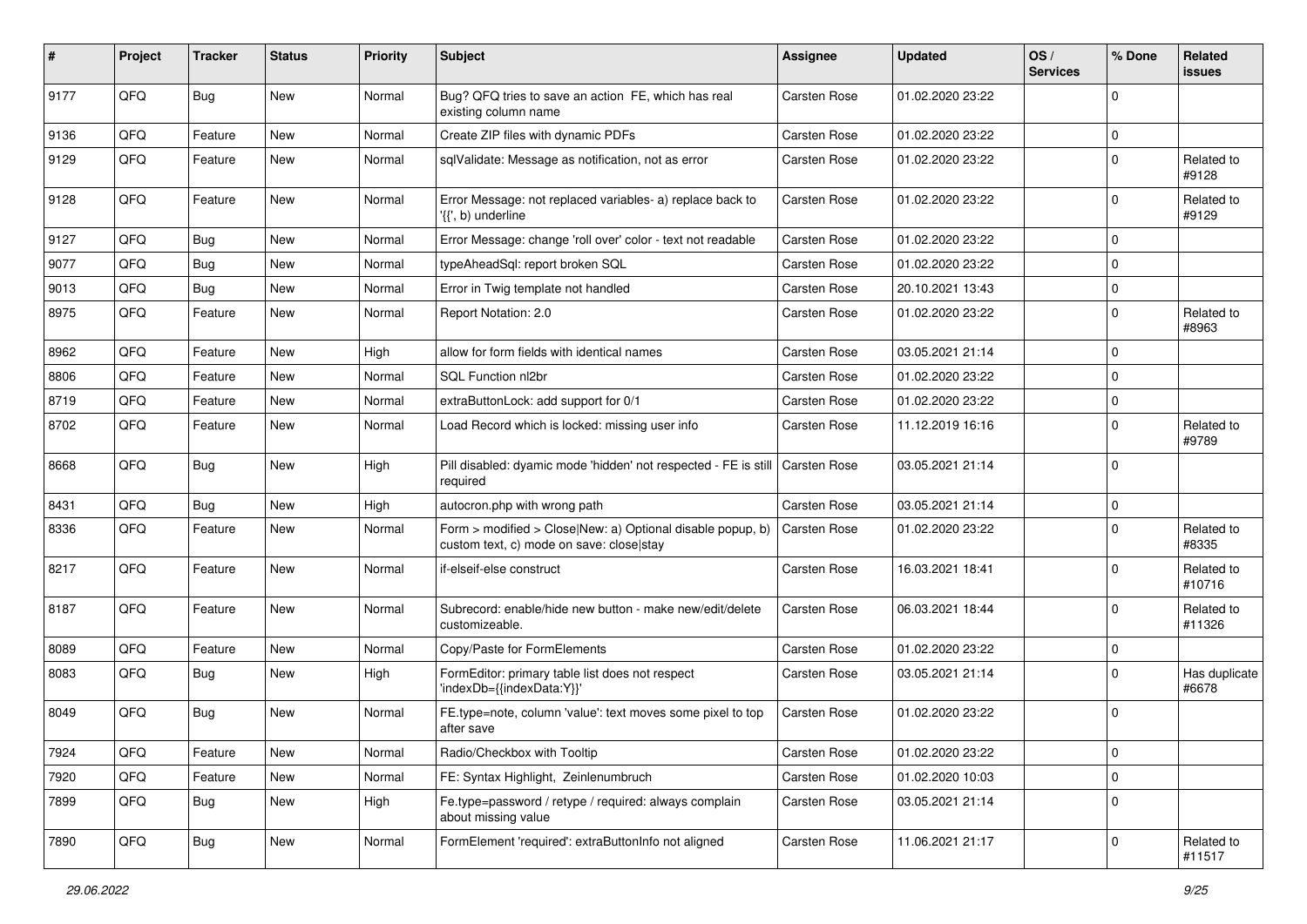| #    | Project | <b>Tracker</b> | <b>Status</b> | <b>Priority</b> | <b>Subject</b>                                                                                        | <b>Assignee</b>     | <b>Updated</b>   | OS/<br><b>Services</b> | % Done      | Related<br><b>issues</b> |
|------|---------|----------------|---------------|-----------------|-------------------------------------------------------------------------------------------------------|---------------------|------------------|------------------------|-------------|--------------------------|
| 7850 | QFQ     | Feature        | <b>New</b>    | High            | Upload records: non 'pathFileName' column                                                             | Carsten Rose        | 03.05.2021 21:14 |                        | $\mathbf 0$ |                          |
| 7812 | QFQ     | Feature        | New           | Normal          | FE 'Subrecord' - new option 'subrecordShowFilter',<br>'subrecordPaging'                               | Carsten Rose        | 01.02.2020 23:22 |                        | $\Omega$    |                          |
| 7795 | QFQ     | <b>Bug</b>     | <b>New</b>    | Normal          | Readonly Form: Typeahead-Felder                                                                       | Carsten Rose        | 01.02.2020 23:22 |                        | $\mathbf 0$ |                          |
| 7685 | QFQ     | <b>Bug</b>     | New           | Normal          | Open FormElement from QFQ error message and save<br>modified record: error about missing {{formId:F}} | Carsten Rose        | 01.02.2020 23:22 |                        | $\Omega$    |                          |
| 7683 | QFQ     | Feature        | <b>New</b>    | Normal          | Special column names in '{{ SELECT  AS _link }}' should<br>be detected                                | Carsten Rose        | 01.02.2020 23:21 |                        | $\Omega$    |                          |
| 7681 | QFQ     | Feature        | <b>New</b>    | Normal          | Optional switch off 'check for modified record'                                                       | Carsten Rose        | 01.02.2020 23:21 |                        | $\mathbf 0$ |                          |
| 7660 | QFQ     | Feature        | New           | Normal          | IMAP: import mails to DB, move / delete mails                                                         | Carsten Rose        | 01.02.2020 09:52 |                        | $\mathbf 0$ |                          |
| 7650 | QFQ     | <b>Bug</b>     | New           | High            | Optional do not show 'required' sign on FormElement                                                   | Carsten Rose        | 03.05.2021 21:14 |                        | $\mathbf 0$ |                          |
| 7574 | QFQ     | <b>Bug</b>     | <b>New</b>    | Normal          | Substitute error: form element not reported / dont parse<br>Form.note                                 | <b>Carsten Rose</b> | 01.02.2020 23:21 |                        | $\mathbf 0$ |                          |
| 7547 | QFQ     | Bug            | <b>New</b>    | Normal          | Error Message in afterSave: wrong parameter column<br>reported                                        | <b>Carsten Rose</b> | 01.02.2020 23:22 |                        | $\mathbf 0$ |                          |
| 7524 | QFQ     | <b>Bug</b>     | <b>New</b>    | Normal          | QFQ throws a 'General Error' if 'fileadmin/protected/log/' is<br>not writeable                        | Carsten Rose        | 01.02.2020 23:22 |                        | $\mathbf 0$ |                          |
| 7521 | QFQ     | Feature        | <b>New</b>    | Normal          | TemplateGroup: fe.type=upload                                                                         | Carsten Rose        | 01.02.2020 23:21 |                        | $\mathbf 0$ | Related to<br>#9706      |
| 7520 | QFQ     | Feature        | <b>New</b>    | Normal          | QR Code:  AS _qr ( AS _link)                                                                          | Carsten Rose        | 01.02.2020 23:22 |                        | $\mathbf 0$ |                          |
| 7519 | QFQ     | Feature        | <b>New</b>    | Normal          | Select: Multi                                                                                         | Carsten Rose        | 01.02.2020 23:22 |                        | $\mathbf 0$ |                          |
| 7513 | QFQ     | <b>Bug</b>     | <b>New</b>    | Normal          | Radios not correct aligned                                                                            | Carsten Rose        | 01.02.2020 23:22 |                        | $\mathbf 0$ |                          |
| 7512 | QFQ     | Bug            | <b>New</b>    | Normal          | FE: inputType=number >> 'pattern' is not respected                                                    | Carsten Rose        | 01.02.2020 23:22 |                        | $\mathbf 0$ |                          |
| 7481 | QFQ     | Feature        | New           | Normal          | Detect 'BaseUrl' automatically                                                                        | Carsten Rose        | 01.02.2020 23:21 |                        | $\mathbf 0$ |                          |
| 7480 | QFQ     | Feature        | <b>New</b>    | Normal          | Record History (Undo / Redo)                                                                          | Carsten Rose        | 11.12.2019 16:16 |                        | $\mathbf 0$ | Related to<br>#2361      |
| 7342 | QFQ     | Feature        | New           | Normal          | add content $=$ hide this                                                                             | Carsten Rose        | 01.02.2020 23:21 |                        | $\mathbf 0$ |                          |
| 7280 | QFQ     | Feature        | <b>New</b>    | Normal          | recently used table                                                                                   | Carsten Rose        | 01.02.2020 23:21 |                        | $\mathbf 0$ |                          |
| 7261 | QFQ     | <b>Bug</b>     | <b>New</b>    | Normal          | Report pathFilename for user without path, only the filename                                          | <b>Carsten Rose</b> | 01.02.2020 23:21 |                        | $\mathbf 0$ |                          |
| 7239 | QFQ     | Feature        | New           | Normal          | TinyMCE: html tag whitelist                                                                           | Carsten Rose        | 01.02.2020 23:21 |                        | $\mathbf 0$ | Related to<br>#14320     |
| 7219 | QFQ     | Bug            | New           | Normal          | typeSheadSql / typeAheadSqlPrefetch: change to curly<br>braces                                        | Carsten Rose        | 01.02.2020 23:21 |                        | $\mathbf 0$ |                          |
| 7175 | QFQ     | Feature        | <b>New</b>    | Normal          | Upload: md5 hash as filename                                                                          | Carsten Rose        | 01.02.2020 23:21 |                        | $\mathbf 0$ |                          |
| 7119 | QFQ     | Feature        | New           | Normal          | Upload: scaleDownWidth, scaleDownHeight                                                               | Carsten Rose        | 01.02.2020 23:21 |                        | $\mathbf 0$ |                          |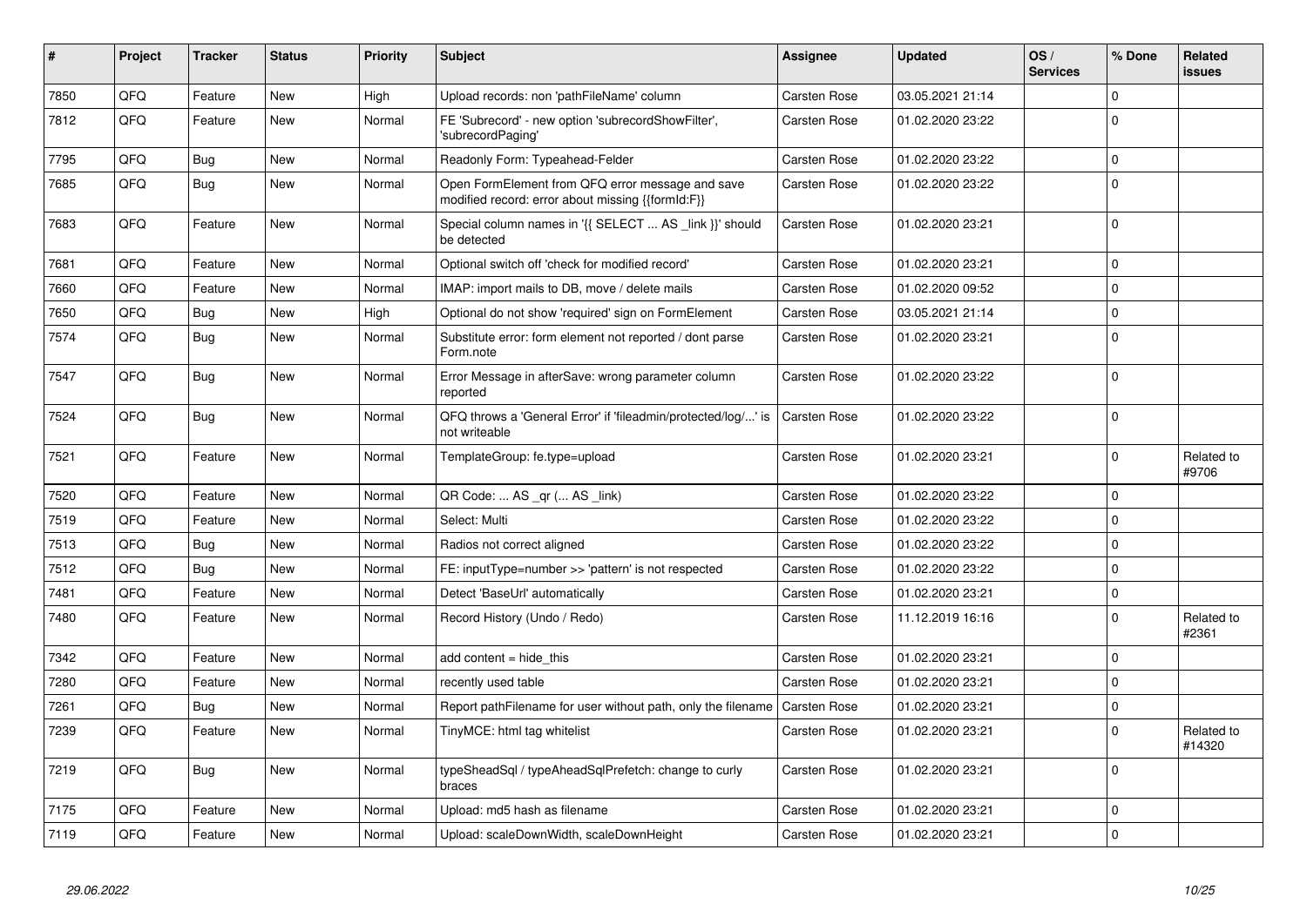| #    | Project | <b>Tracker</b> | <b>Status</b> | <b>Priority</b> | <b>Subject</b>                                                                                                             | <b>Assignee</b>     | <b>Updated</b>   | OS/<br><b>Services</b> | % Done      | Related<br><b>issues</b>                    |
|------|---------|----------------|---------------|-----------------|----------------------------------------------------------------------------------------------------------------------------|---------------------|------------------|------------------------|-------------|---------------------------------------------|
| 7109 | QFQ     | Feature        | <b>New</b>    | Normal          | Dynamic Updates: row/element hide                                                                                          | Carsten Rose        | 01.02.2020 23:22 |                        | $\Omega$    | Has duplicate<br>#4081                      |
| 7102 | QFQ     | Feature        | <b>New</b>    | Normal          | Comment sign in report: '#' and '--'                                                                                       | Carsten Rose        | 01.02.2020 23:21 |                        | $\mathbf 0$ |                                             |
| 7099 | QFQ     | Feature        | <b>New</b>    | Normal          | <b>Redesign FormEditor</b>                                                                                                 | Carsten Rose        | 01.02.2020 23:21 |                        | $\mathbf 0$ |                                             |
| 7014 | QFQ     | <b>Bug</b>     | <b>New</b>    | Normal          | Sending invalid emails succeeds when<br>debug.redirectAllMailTo is set                                                     | Carsten Rose        | 01.02.2020 23:21 |                        | $\mathbf 0$ |                                             |
| 7002 | QFQ     | <b>Bug</b>     | New           | Normal          | Dynamic Update: row does not disappear / appear                                                                            | Carsten Rose        | 01.02.2020 23:22 |                        | $\mathbf 0$ |                                             |
| 6912 | QFQ     | <b>Bug</b>     | New           | Normal          | error Message Var 'deadline' already set in SIP - in Form<br>with FE.value={{deadline:R:::{{deadlinePeriod:Y}}}}           | Carsten Rose        | 01.02.2020 23:21 |                        | $\mathbf 0$ |                                             |
| 6855 | QFQ     | Feature        | New           | Normal          | With {{feUser:U}}!={{feUser:T}}: Save / Delete: only possible<br>with {{feUserSave:U}}='yes' and '{{feUserDelete:U}}='yes' | <b>Carsten Rose</b> | 01.02.2020 23:21 |                        | $\Omega$    |                                             |
| 6765 | QFQ     | Feature        | <b>New</b>    | Normal          | Moeglichkeit via QFQ eigene Logs zu schreiben                                                                              | Carsten Rose        | 01.02.2020 23:21 |                        | $\mathbf 0$ |                                             |
| 6723 | QFQ     | Feature        | New           | Normal          | Report QFQ Installation and Version                                                                                        | <b>Carsten Rose</b> | 12.06.2021 09:07 |                        | $\mathbf 0$ |                                             |
| 6677 | QFQ     | Bug            | <b>New</b>    | Normal          | Error message FE Action Element: no/wrong FE reference<br>who cause the problem.                                           | Carsten Rose        | 01.02.2020 23:21 |                        | $\mathbf 0$ |                                             |
| 6602 | QFQ     | Feature        | <b>New</b>    | Normal          | Formlet: in Report auf Mausklick ein mini-form oeffnen                                                                     | Carsten Rose        | 11.12.2019 16:16 |                        | $\mathbf 0$ |                                             |
| 6594 | QFQ     | Feature        | <b>New</b>    | Normal          | Excel: on download, check if there is a valid sip                                                                          | Carsten Rose        | 01.02.2020 23:21 |                        | $\mathbf 0$ |                                             |
| 6483 | QFQ     | Bug            | New           | Normal          | R Store funktioniert nicht bei 'Report Notation' im FE                                                                     | Carsten Rose        | 01.02.2020 23:21 |                        | $\pmb{0}$   |                                             |
| 6462 | QFQ     | <b>Bug</b>     | New           | Normal          | File Upload: Nutzlose Fehlermeldung wenn Datei zu gross                                                                    | Carsten Rose        | 01.02.2020 23:21 |                        | $\mathbf 0$ | Related to<br>#6139                         |
| 6437 | QFQ     | Feature        | <b>New</b>    | Normal          | Neuer Mode Button bei FormElementen                                                                                        | Carsten Rose        | 01.02.2020 23:21 |                        | $\Omega$    | Related to<br>#9668.<br>Blocked by<br>#9678 |
| 6292 | QFQ     | Feature        | <b>New</b>    | Normal          | Download: File speichern mit Hash aber original Filename in<br>der Datenbank vermerken fuer Downloads                      | <b>Carsten Rose</b> | 01.02.2020 23:21 |                        | $\mathbf 0$ |                                             |
| 6289 | QFQ     | Feature        | New           | Normal          | Form: Log                                                                                                                  | Carsten Rose        | 01.02.2020 23:21 |                        | $\pmb{0}$   |                                             |
| 6261 | QFQ     | Feature        | New           | Normal          | Persistent SIP                                                                                                             | Carsten Rose        | 12.06.2021 09:07 |                        | $\mathbf 0$ | Related to<br>#10819                        |
| 5782 | QFQ     | Feature        | <b>New</b>    | Normal          | NextCloud API                                                                                                              | Carsten Rose        | 01.02.2020 10:02 |                        | $\mathbf 0$ |                                             |
| 5715 | QFQ     | Feature        | New           | High            | PDF Caching                                                                                                                | <b>Carsten Rose</b> | 03.05.2021 21:14 |                        | $\Omega$    | Related to<br>#5851,<br>Related to<br>#6357 |
| 5576 | QFQ     | Bug            | New           | Normal          | Using MySQL 'DROP' requires privilege - wich is not really<br>necessary.                                                   | Carsten Rose        | 01.02.2020 23:21 |                        | $\mathbf 0$ |                                             |
| 5559 | QFQ     | <b>Bug</b>     | <b>New</b>    | Normal          | FE.type = Upload: 'accept' might contain variables                                                                         | <b>Carsten Rose</b> | 11.05.2020 21:23 |                        | $\mathbf 0$ |                                             |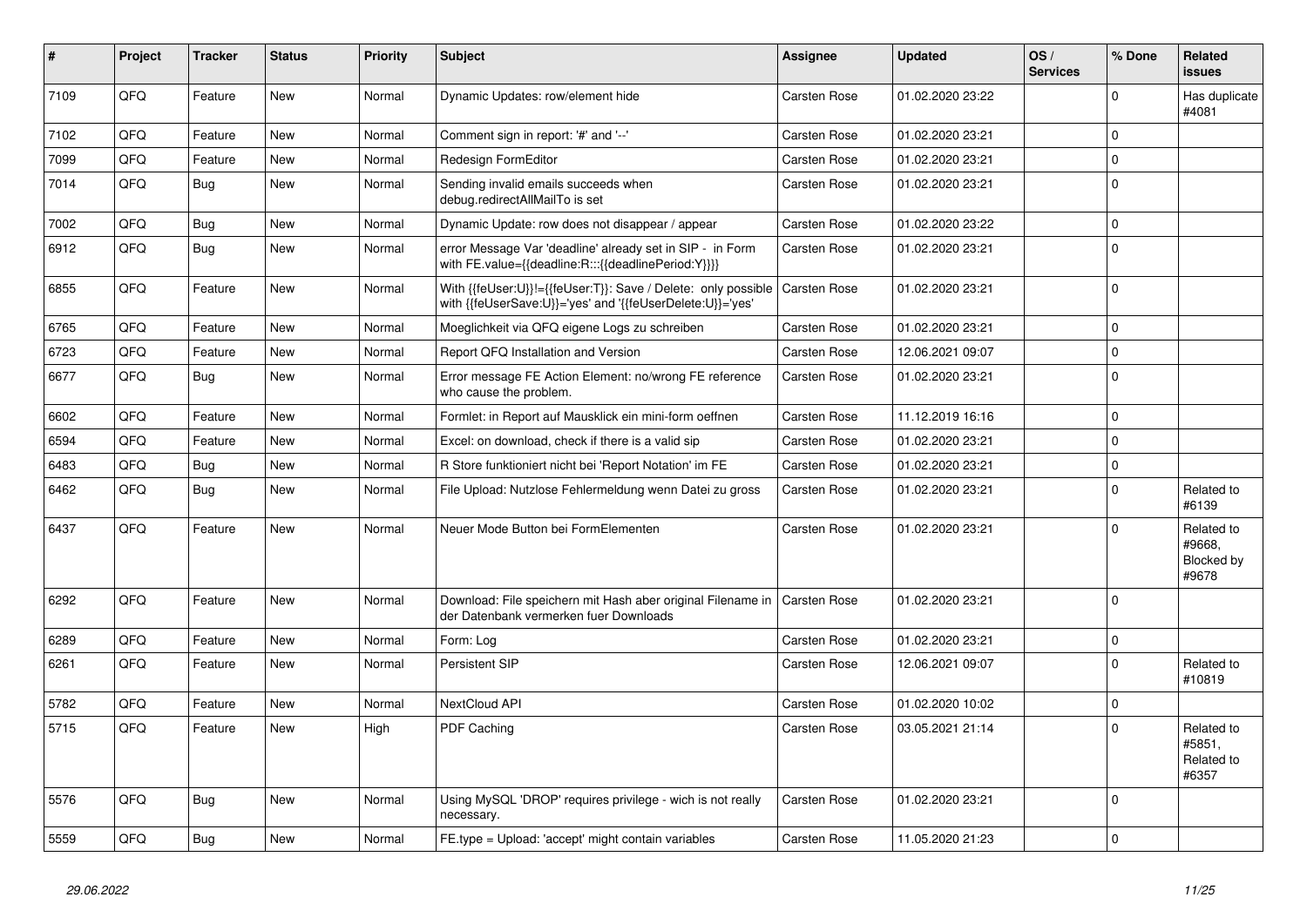| #     | Project | <b>Tracker</b> | <b>Status</b> | <b>Priority</b> | <b>Subject</b>                                                                                     | <b>Assignee</b>     | <b>Updated</b>   | OS/<br><b>Services</b> | % Done   | <b>Related</b><br><b>issues</b>             |
|-------|---------|----------------|---------------|-----------------|----------------------------------------------------------------------------------------------------|---------------------|------------------|------------------------|----------|---------------------------------------------|
| 5459  | QFQ     | <b>Bug</b>     | <b>New</b>    | High            | Multi DB: spread system tables between 'QFQ' and<br>'Data'-DB                                      | Carsten Rose        | 03.05.2021 21:14 |                        | $\Omega$ | Related to<br>#4720                         |
| 5345  | QFQ     | Feature        | New           | Normal          | Report: UPDATE / INSERT / DELETE statements should<br>trigger subqueries, depending on the result. | <b>Carsten Rose</b> | 27.05.2020 16:11 |                        | $\Omega$ |                                             |
| 5305  | QFQ     | Bug            | New           | Normal          | Upload FormElement: nicht disabled by readonly Form                                                | Carsten Rose        | 16.06.2021 13:43 |                        | $\Omega$ | Related to<br>#9347,<br>Related to<br>#9834 |
| 5221  | QFQ     | Bug            | New           | High            | Download Dialog: Bleibt stehen in FF wenn Datei<br>automatisch gespeichert wird.                   | <b>Carsten Rose</b> | 03.05.2021 21:14 |                        | $\Omega$ |                                             |
| 5131  | QFQ     | Feature        | <b>New</b>    | Normal          | Activate Spin Gear ('wait/busy' indicator) via LINK attribute                                      | Carsten Rose        | 01.02.2020 23:21 |                        | $\Omega$ |                                             |
| 4756  | QFQ     | Bug            | <b>New</b>    | Normal          | Form dirty even nothing changes                                                                    | Carsten Rose        | 11.12.2019 16:16 |                        | $\Omega$ |                                             |
| 4413  | QFQ     | Feature        | New           | Normal          | fieldset: show/hidden, modeSql, dynamicUpdate                                                      | Carsten Rose        | 09.02.2022 15:19 |                        | $\Omega$ |                                             |
| 4250  | QFQ     | Feature        | New           | Normal          | AutoCron in QFQ via PHP                                                                            | Carsten Rose        | 01.02.2020 23:21 |                        | $\Omega$ | Related to<br>#3292,<br>Related to<br>#3291 |
| 4082  | QFQ     | Feature        | <b>New</b>    | Normal          | Dynamic Update: modeSql - useful default                                                           | <b>Carsten Rose</b> | 01.02.2020 23:22 |                        | $\Omega$ |                                             |
| 4050  | QFQ     | Feature        | New           | Normal          | sql.log: 1) FormElement ID which causes a specific action<br>2) Result in the same row.            | Carsten Rose        | 15.04.2020 11:35 |                        | $\Omega$ | Related to<br>#5458                         |
| 4023  | QFQ     | Feature        | New           | Normal          | prepared statements - FE action: salveld, sqllnsert,<br>sqlUpdate, sqlDelete, sqlBefore, sqlAfter  | Carsten Rose        | 11.12.2019 16:15 |                        | $\Omega$ |                                             |
| 3864  | QFQ     | Feature        | <b>New</b>    | Normal          | Encrypt / decrypt field                                                                            | <b>Carsten Rose</b> | 08.03.2021 18:08 |                        | $\Omega$ |                                             |
| 3727  | QFQ     | Feature        | New           | High            | Security: Session Hijacking erschweren                                                             | <b>Carsten Rose</b> | 03.05.2021 21:14 |                        | $\Omega$ |                                             |
| 3547  | QFQ     | Bug            | New           | Normal          | FE of type 'note' causes writing of empty fields.                                                  | Carsten Rose        | 01.02.2020 23:21 |                        | $\Omega$ |                                             |
| 3504  | QFQ     | Feature        | New           | Normal          | Logging: welche Action FEs werden wann wie ausgefuehrt                                             | Carsten Rose        | 01.02.2020 23:21 |                        | $\Omega$ | Related to<br>#5458,<br>Related to<br>#4092 |
| 3432  | QFQ     | Feature        | New           | Normal          | subrecord: dynamicUpdate                                                                           | Carsten Rose        | 11.06.2020 21:10 |                        | $\Omega$ | Related to<br>#5691                         |
| 2361  | QFQ     | Feature        | New           | Normal          | Logging wer/wann/wo welches Formular aufgerufen hat                                                | <b>Carsten Rose</b> | 11.12.2019 16:15 |                        | $\Omega$ | Related to<br>#4432,<br>Related to<br>#7480 |
| 14371 | QFQ     | Feature        | Priorize      | Normal          | LDAP via REPORT                                                                                    | Carsten Rose        | 19.06.2022 16:37 |                        | 0        |                                             |
| 14290 | QFQ     | Feature        | Priorize      | Normal          | FormEditor: Show Table Definition                                                                  | Carsten Rose        | 19.06.2022 16:37 |                        | 0        |                                             |
| 14283 | QFQ     | <b>Bug</b>     | Priorize      | Normal          | HEIC / HEIF convert doesn't trigger                                                                | Carsten Rose        | 19.06.2022 16:37 |                        | 0        |                                             |
| 12504 | QFQ     | Feature        | Priorize      | Normal          | sql.log: report fe.id                                                                              | Carsten Rose        | 05.05.2021 22:09 |                        | 0        |                                             |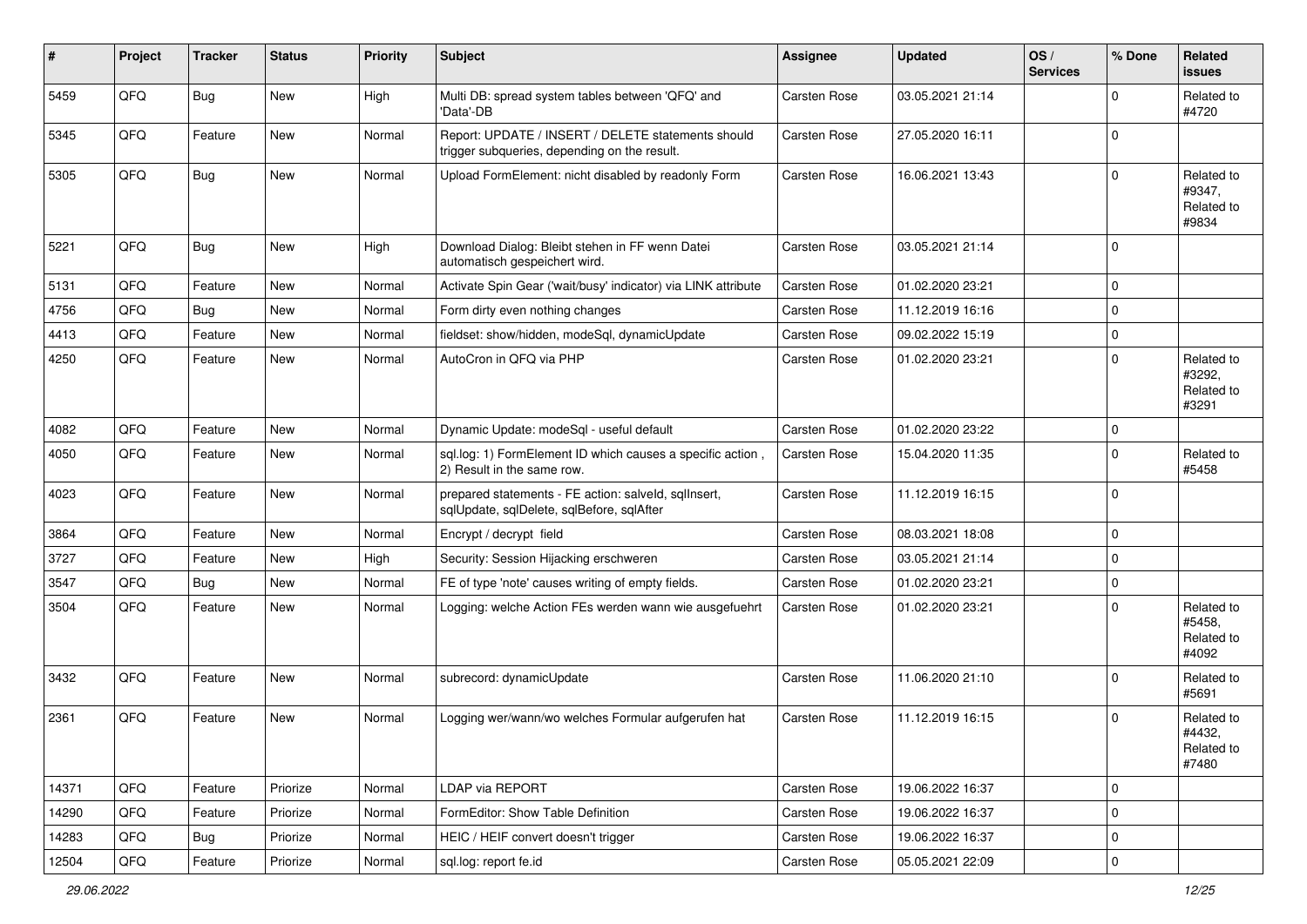| $\vert$ # | Project | <b>Tracker</b> | <b>Status</b> | <b>Priority</b> | <b>Subject</b>                                                                                           | Assignee            | <b>Updated</b>   | OS/<br><b>Services</b> | % Done      | Related<br><b>issues</b>                                                |
|-----------|---------|----------------|---------------|-----------------|----------------------------------------------------------------------------------------------------------|---------------------|------------------|------------------------|-------------|-------------------------------------------------------------------------|
| 12503     | QFQ     | Feature        | Priorize      | Normal          | Detect dangerous UPDATE statement with missing WHERE                                                     | <b>Carsten Rose</b> | 05.05.2021 22:09 |                        | $\mathbf 0$ |                                                                         |
| 12452     | QFQ     | Feature        | Priorize      | Normal          | BaseURL: alsways with '/' at the end                                                                     | <b>Carsten Rose</b> | 19.06.2022 13:45 |                        | $\mathbf 0$ | Related to<br>#10782                                                    |
| 12325     | QFQ     | Bug            | Priorize      | Normal          | MultiDB form.dblndex not working for report syntax                                                       | Carsten Rose        | 07.09.2021 13:37 |                        | $\Omega$    | Related to<br>#12145,<br>Related to<br>#12314                           |
| 11320     | QFQ     | Feature        | Priorize      | Normal          | Typo3 Version 10 support                                                                                 | Carsten Rose        | 05.05.2021 22:09 |                        | $\Omega$    |                                                                         |
| 10015     | QFQ     | Feature        | Priorize      | Normal          | Monospace in Textarea                                                                                    | <b>Carsten Rose</b> | 03.02.2020 13:40 |                        | 0           |                                                                         |
| 10012     | QFQ     | Feature        | Priorize      | Normal          | redirectAllMailTo: {{beEmail:T}}                                                                         | <b>Carsten Rose</b> | 08.05.2021 09:54 |                        | $\Omega$    | Related to<br>#12412,<br>Related to<br>#12413,<br>Related to<br>#10011  |
| 10011     | QFQ     | Feature        | Priorize      | Normal          | Offer new STORE_TYPO3 Variable 'beUser', 'beEmail'                                                       | Carsten Rose        | 08.05.2021 09:51 |                        | $\Omega$    | Related to<br>#10012,<br>Related to<br>#12511                           |
| 10005     | QFQ     | Feature        | Priorize      | Normal          | Report / special column name:  AS calendar                                                               | <b>Carsten Rose</b> | 03.06.2020 17:28 |                        | $\Omega$    |                                                                         |
| 9975      | QFQ     | Bug            | Priorize      | Normal          | Dropdown Menu: 'r:3' broken                                                                              | Carsten Rose        | 01.02.2020 10:13 |                        | $\mathbf 0$ |                                                                         |
| 9968      | QFQ     | Feature        | Priorize      | Normal          | Tooltip in Links for Developer                                                                           | Carsten Rose        | 01.02.2020 23:17 |                        | $\Omega$    |                                                                         |
| 9958      | QFQ     | <b>Bug</b>     | Priorize      | Normal          | Broken subrecord query: no error message                                                                 | Carsten Rose        | 05.02.2021 15:15 |                        | 0           |                                                                         |
| 9947      | QFQ     | <b>Bug</b>     | Priorize      | Normal          | Unwanted error message if missing 'typeAheadSqlPrefetch'                                                 | <b>Carsten Rose</b> | 01.02.2020 10:13 |                        | $\Omega$    |                                                                         |
| 9928      | QFQ     | Feature        | Priorize      | Normal          | SpecialColumnName: a) Deprecated: ' AS "_+tag " ', b)<br>New: ' AS "_ <tag1><tag2>"</tag2></tag1>        | Carsten Rose        | 01.02.2020 23:17 |                        | $\mathbf 0$ | Related to<br>#9929                                                     |
| 9900      | QFQ     | Feature        | Priorize      | Normal          | Generic API Call: tt-content record >> JSON                                                              | <b>Carsten Rose</b> | 01.02.2020 10:13 |                        | $\Omega$    |                                                                         |
| 9862      | QFQ     | <b>Bug</b>     | Priorize      | Normal          | Failed writing to sql mail qfq.log should throw an exception                                             | <b>Carsten Rose</b> | 01.02.2020 10:13 |                        | $\Omega$    |                                                                         |
| 9834      | QFQ     | Bug            | Priorize      | Normal          | Input elements with tag 'disabled' are missing on<br>form-submit: server option 'processReadOnly' broken | <b>Carsten Rose</b> | 07.12.2021 16:43 |                        | $\Omega$    | Related to<br>#9691,<br>Related to<br>#5305, Has<br>duplicate<br>#12331 |
| 9668      | QFQ     | Feature        | Priorize      | Normal          | Form.mode: rename 'hidden' to 'hide'                                                                     | Carsten Rose        | 05.05.2021 22:14 |                        | $\Omega$    | Related to<br>#6437                                                     |
| 9534      | QFQ     | Bug            | Priorize      | Urgent          | FE.type=upload: 'Unknown Mode: ID"                                                                       | Carsten Rose        | 03.05.2021 21:14 |                        | $\Omega$    | Related to<br>#9532                                                     |
| 9394      | QFQ     | Feature        | Priorize      | Normal          | REST: allow for non numerical ids in get requests                                                        | Carsten Rose        | 05.05.2021 22:10 |                        | $\Omega$    |                                                                         |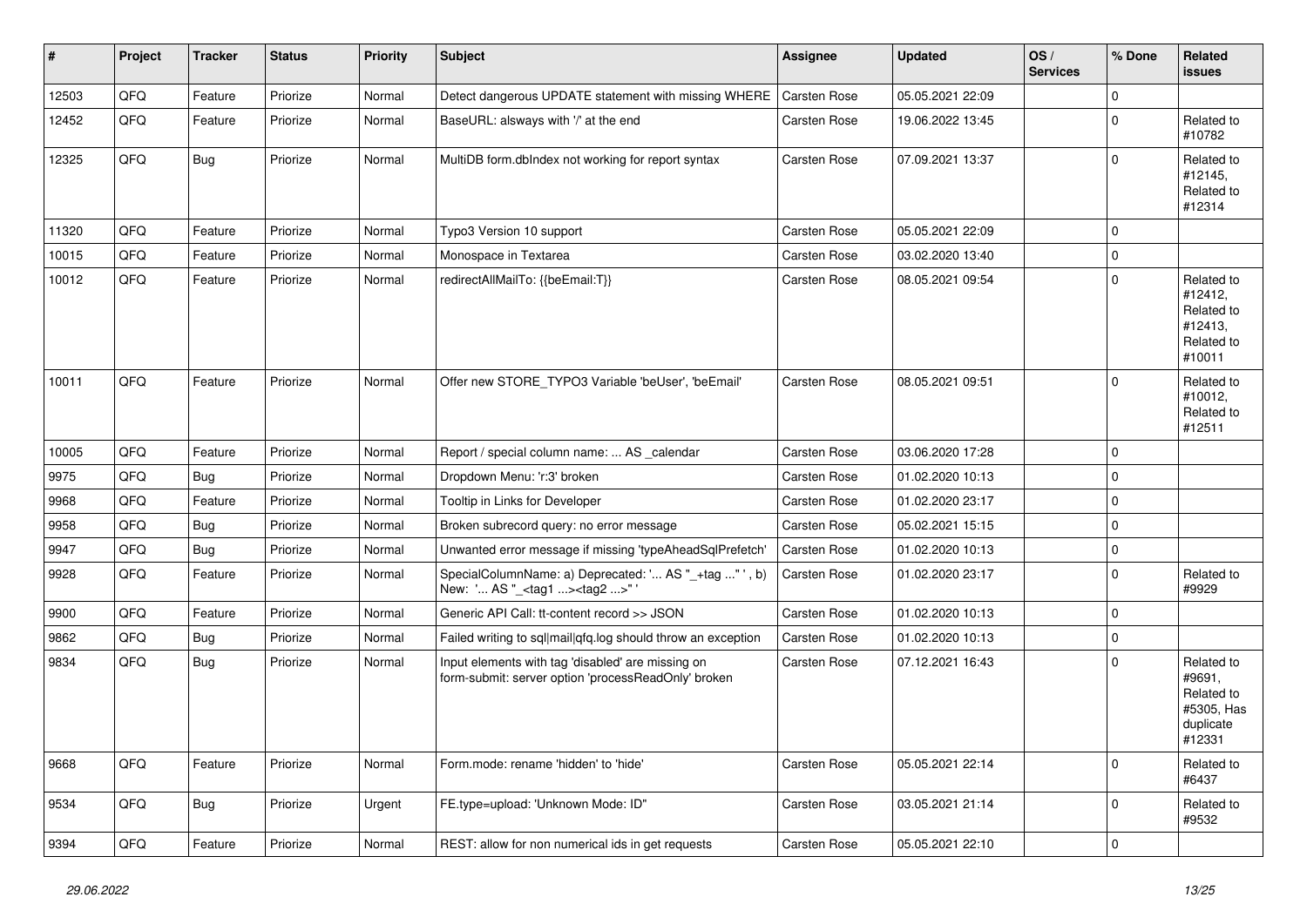| ∦    | Project | <b>Tracker</b> | <b>Status</b> | <b>Priority</b> | <b>Subject</b>                                                                            | <b>Assignee</b> | <b>Updated</b>   | OS/<br><b>Services</b> | % Done      | Related<br><b>issues</b>                        |
|------|---------|----------------|---------------|-----------------|-------------------------------------------------------------------------------------------|-----------------|------------------|------------------------|-------------|-------------------------------------------------|
| 9346 | QFQ     | Feature        | Priorize      | Normal          | beforeSave: check if an upload is given                                                   | Carsten Rose    | 11.06.2021 21:18 |                        | $\mathbf 0$ |                                                 |
| 9173 | QFQ     | <b>Bug</b>     | Priorize      | Urgent          | Stale Record Lock: Firefox                                                                | Carsten Rose    | 03.05.2021 21:14 |                        | $\mathbf 0$ | Related to<br>#9789                             |
| 9121 | QFQ     | <b>Bug</b>     | Priorize      | High            | sip links have r and __dbIndexData set                                                    | Carsten Rose    | 12.06.2021 10:41 |                        | $\mathbf 0$ |                                                 |
| 8963 | QFQ     | Feature        | Priorize      | Normal          | Setting values in a store: flexible way                                                   | Carsten Rose    | 05.05.2021 22:10 |                        | $\Omega$    | Related to<br>#8975                             |
| 8585 | QFQ     | Feature        | Priorize      | Normal          | Enhance Error message for 'unknown form'                                                  | Carsten Rose    | 01.02.2020 10:13 |                        | $\mathbf 0$ |                                                 |
| 8584 | QFQ     | Feature        | Priorize      | Normal          | FE 'Action' - never assign to Container (except Template<br>Group)                        | Carsten Rose    | 01.02.2020 10:13 |                        | $\Omega$    |                                                 |
| 8277 | QFQ     | Feature        | Priorize      | Normal          | fe.parameter.default=                                                                     | Carsten Rose    | 01.02.2020 23:17 |                        | $\mathbf 0$ | Related to<br>#8113                             |
| 8204 | QFQ     | Feature        | Priorize      | High            | Position 'required mark'                                                                  | Carsten Rose    | 16.06.2021 13:44 |                        | $\mathbf 0$ |                                                 |
| 8082 | QFQ     | Feature        | Priorize      | High            | Contact form without saving record                                                        | Carsten Rose    | 07.12.2021 15:20 |                        | $\Omega$    | Related to<br>#8587,<br><b>Blocks</b><br>#11850 |
| 8044 | QFQ     | Feature        | Priorize      | Normal          | Transaction: a) Form, b) Report                                                           | Carsten Rose    | 05.05.2021 22:14 |                        | $\mathbf 0$ | Related to<br>#8043                             |
| 8037 | QFQ     | Bug            | Priorize      | Normal          | FE.type=upload (advanced mode): {{slaveld:V}} missing<br>during dynamic update            | Carsten Rose    | 01.02.2020 10:13 |                        | $\Omega$    |                                                 |
| 8034 | QFQ     | Feature        | Priorize      | Normal          | FormElement 'data': 22.22.2222 should not be accepted                                     | Carsten Rose    | 01.02.2020 10:13 |                        | $\mathbf 0$ |                                                 |
| 7656 | QFQ     | Bug            | Priorize      | Normal          | FE with required, 'pattern' and 'extraButtonLock': always<br>complain about missing value | Carsten Rose    | 01.02.2020 10:13 |                        | $\Omega$    |                                                 |
| 7630 | QFQ     | Feature        | Priorize      | Normal          | detailed error message for simple upload                                                  | Carsten Rose    | 01.02.2020 10:13 |                        | $\mathbf 0$ |                                                 |
| 7616 | QFQ     | <b>Bug</b>     | Priorize      | Normal          | Selectlist with Enum & Dynamic Update                                                     | Carsten Rose    | 01.02.2020 10:13 |                        | $\mathbf 0$ |                                                 |
| 7522 | QFQ     | Feature        | Priorize      | Normal          | Inserting default index.html to folder (Avoid Apache<br>Indexing)                         | Carsten Rose    | 01.02.2020 10:13 |                        | $\mathbf 0$ |                                                 |
| 7290 | QFQ     | Feature        | Priorize      | Normal          | FormEditor: title as textarea if LEN(title)>60                                            | Carsten Rose    | 01.02.2020 10:13 |                        | $\mathbf 0$ | <b>Blocked by</b><br>#7682                      |
| 7217 | QFQ     | Feature        | Priorize      | Normal          | Download: notice User if `_sip=?` is missing                                              | Carsten Rose    | 01.02.2020 10:13 |                        | $\mathbf 0$ |                                                 |
| 6998 | QFQ     | Feature        | Priorize      | Normal          | Form: with debug=on show column information as tooltip of<br>column label                 | Carsten Rose    | 01.02.2020 10:13 |                        | $\Omega$    |                                                 |
| 6574 | QFQ     | <b>Bug</b>     | Priorize      | Normal          | qfq.log: Fehlermeldung wurde angezeigt, aber nicht geloggt                                | Carsten Rose    | 01.02.2020 10:13 |                        | $\pmb{0}$   |                                                 |
| 6116 | QFQ     | <b>Bug</b>     | Priorize      | High            | value of checkbox not saved                                                               | Carsten Rose    | 07.12.2021 17:19 |                        | $\pmb{0}$   |                                                 |
| 5942 | QFQ     | Feature        | Priorize      | Normal          | 'L' and 'type': append to links, generate via ' link' by using<br>'u:' .                  | Carsten Rose    | 01.02.2020 10:13 |                        | $\mathbf 0$ |                                                 |
| 3867 | QFQ     | Feature        | Priorize      | Normal          | Readonly Formular: Template Groups add/delete<br>ausbeldnen                               | Carsten Rose    | 05.05.2021 22:12 |                        | $\mathbf 0$ |                                                 |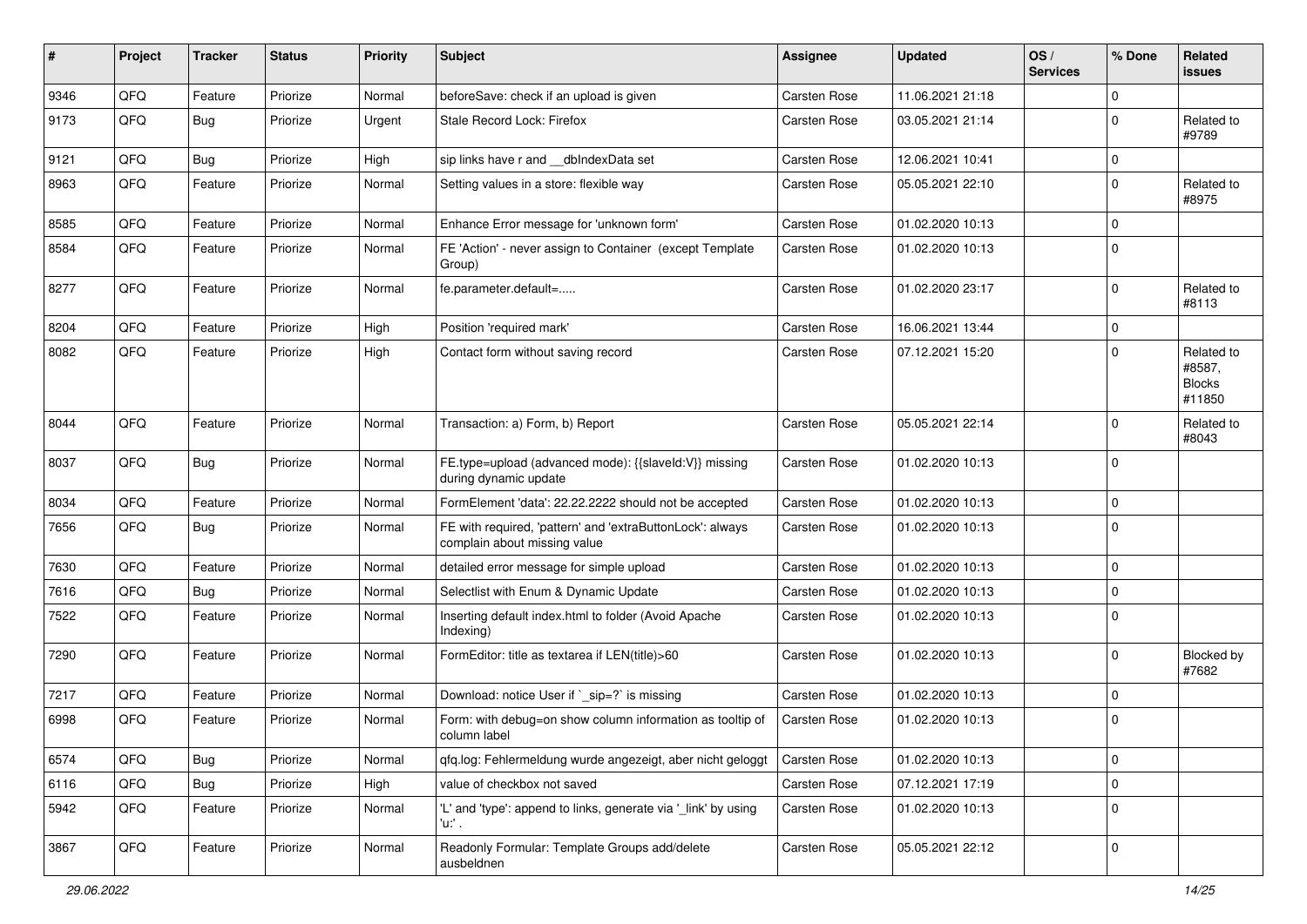| #     | Project | <b>Tracker</b> | <b>Status</b>              | <b>Priority</b> | <b>Subject</b>                                                                          | Assignee            | <b>Updated</b>   | OS/<br><b>Services</b> | % Done      | Related<br><b>issues</b>                                                                                                       |
|-------|---------|----------------|----------------------------|-----------------|-----------------------------------------------------------------------------------------|---------------------|------------------|------------------------|-------------|--------------------------------------------------------------------------------------------------------------------------------|
| 3782  | QFQ     | <b>Bug</b>     | Priorize                   | Normal          | Bei fehlerhafter Eingabe (z.B. Datum) sollte das erwartete<br>Format angezeigt werden   | <b>Carsten Rose</b> | 01.02.2020 10:13 |                        | $\mathbf 0$ |                                                                                                                                |
| 12463 | QFQ     | <b>Bug</b>     | ToDo                       | High            | QFQ Function: 'function' and 'sql' on same level - output of<br>sal is shown two times. | <b>Carsten Rose</b> | 15.12.2021 16:31 |                        | $\mathbf 0$ |                                                                                                                                |
| 12395 | QFQ     | <b>Bug</b>     | ToDo                       | High            | QFQ Function: Result two times shown                                                    | Carsten Rose        | 18.02.2022 08:59 |                        | $\pmb{0}$   |                                                                                                                                |
| 14323 | QFQ     | <b>Bug</b>     | In Progress                | Normal          | Report: render=both single - no impact                                                  | Carsten Rose        | 19.06.2022 18:31 |                        | $\pmb{0}$   |                                                                                                                                |
| 14175 | QFQ     | <b>Bug</b>     | In Progress                | Normal          | Opening a form with no QFQ Session cookie fails                                         | <b>Carsten Rose</b> | 03.06.2022 10:40 |                        | $\mathbf 0$ |                                                                                                                                |
| 12439 | QFQ     | Feature        | In Progress                | Normal          | TinyMCE Paste from Word & Character Count/Limit                                         | Carsten Rose        | 05.05.2021 22:15 |                        | $\mathbf 0$ |                                                                                                                                |
| 11980 | QFQ     | Feature        | In Progress                | Normal          | protected verzeichnis MUSS geschützt werden                                             | Carsten Rose        | 07.09.2021 13:30 |                        | $\mathbf 0$ |                                                                                                                                |
| 11517 | QFQ     | <b>Bug</b>     | In Progress                | Normal          | extraButtonInfo Broken for multiple FormElements                                        | Carsten Rose        | 12.05.2022 13:12 |                        | $\mathbf 0$ | Related to<br>#7890,<br>Related to<br>#3811, Has<br>duplicate<br>#10905, Has<br>duplicate<br>#10553, Has<br>duplicate<br>#6779 |
| 11076 | QFQ     | Feature        | In Progress                | Normal          | SELECT  AS _websocket                                                                   | <b>Carsten Rose</b> | 30.08.2020 17:49 |                        | $\mathbf 0$ |                                                                                                                                |
| 10661 | QFQ     | Bug            | In Progress                | Normal          | Typo3 Warnungen                                                                         | <b>Carsten Rose</b> | 07.09.2021 13:23 |                        | $\mathbf 0$ | Related to<br>#12440                                                                                                           |
| 10443 | QFQ     | Feature        | In Progress                | Normal          | Konzept_api / _live                                                                     | <b>Carsten Rose</b> | 07.05.2020 09:39 |                        | $\pmb{0}$   |                                                                                                                                |
| 6250  | QFQ     | Feature        | In Progress                | Normal          | Enhance layout: a) Subrecord, b) Subrecord-Title                                        | Carsten Rose        | 01.02.2020 23:22 |                        | $\mathbf 0$ | Related to<br>#5391                                                                                                            |
| 5695  | QFQ     | Feature        | In Progress                | Normal          | Multiform                                                                               | Carsten Rose        | 02.01.2021 18:38 |                        | $\pmb{0}$   |                                                                                                                                |
| 13566 | QFQ     | Feature        | Ready to sync<br>(develop) | Normal          | Delete config-example.qfq.php file                                                      | Carsten Rose        | 23.12.2021 09:25 |                        | $\mathbf 0$ |                                                                                                                                |
| 12546 | QFQ     | <b>Bug</b>     | Feedback                   | Normal          | Branch 'Development' - Unit Tests mit dirty workaround<br>angepasst                     | Carsten Rose        | 19.03.2022 17:48 |                        | $\mathbf 0$ |                                                                                                                                |
| 5894  | QFQ     | Feature        | Feedback                   | Normal          | Typeahead in Report: show/hide rows dynamically                                         | Carsten Rose        | 18.02.2022 08:50 |                        | $\mathbf 0$ | Related to<br>#5893.<br>Related to<br>#5885                                                                                    |
| 12611 | QFQ     | Feature        | Some day<br>maybe          | Normal          | Refactoring: Bootstrap with Lazy Loading                                                | <b>Carsten Rose</b> | 08.06.2022 10:37 |                        | $\mathbf 0$ | Related to<br>#12490,<br>Related to<br>#10013,<br>Related to<br>#7732                                                          |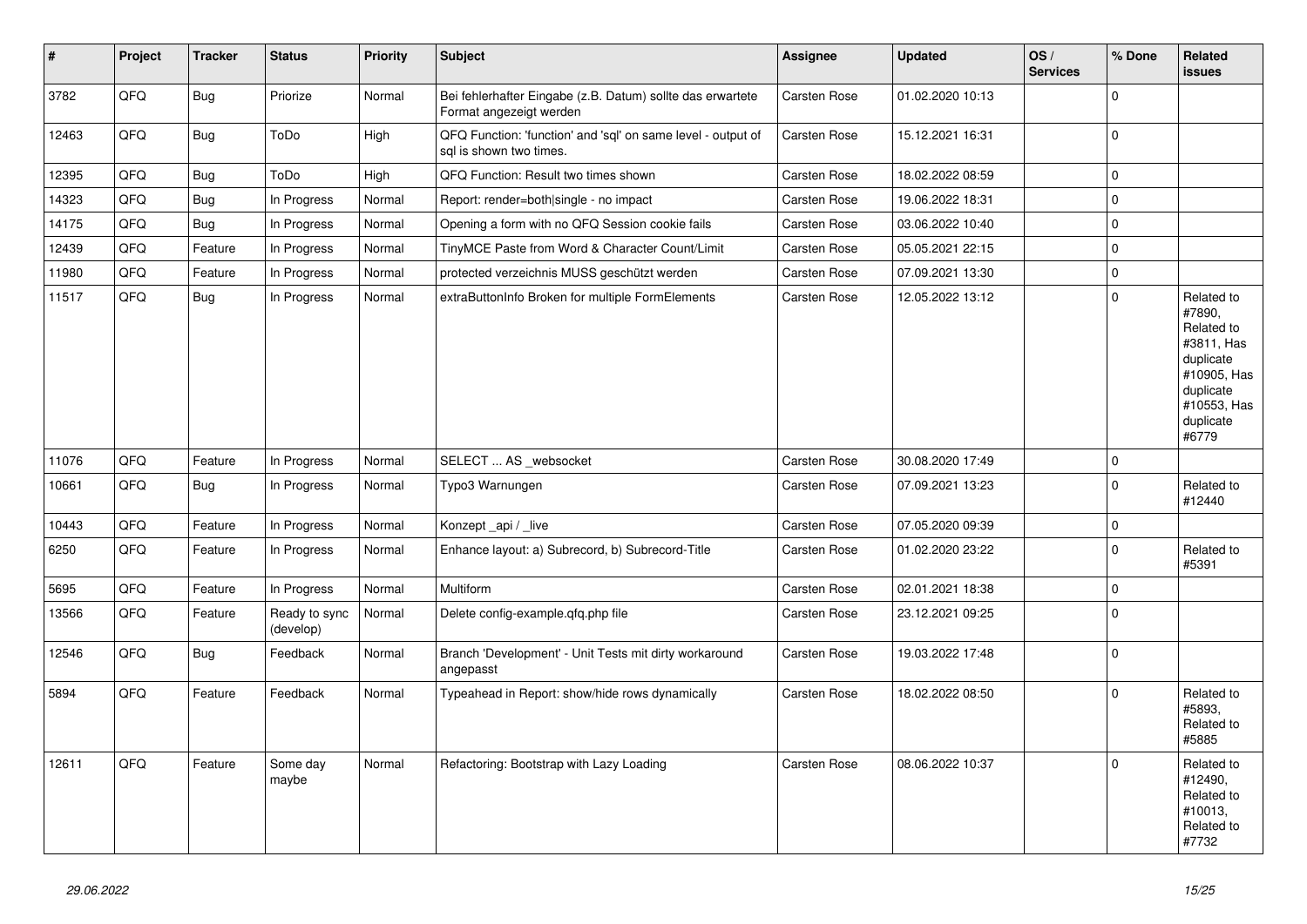| $\vert$ # | <b>Project</b> | <b>Tracker</b> | <b>Status</b>     | <b>Priority</b> | <b>Subject</b>                                                          | Assignee     | <b>Updated</b>   | OS/<br><b>Services</b> | % Done      | Related<br><b>issues</b>                                              |
|-----------|----------------|----------------|-------------------|-----------------|-------------------------------------------------------------------------|--------------|------------------|------------------------|-------------|-----------------------------------------------------------------------|
| 12337     | QFQ            | Feature        | Some day<br>maybe | Normal          | Database.php: better caching                                            | Carsten Rose | 16.09.2021 15:10 |                        | $\Omega$    |                                                                       |
| 12315     | QFQ            | Feature        | Some day<br>maybe | Normal          | Form History (Diffs) / Backups                                          | Carsten Rose | 16.09.2021 15:10 |                        | $\mathbf 0$ |                                                                       |
| 11323     | QFQ            | Feature        | Some day<br>maybe | Normal          | Report Frontend Editor Modal + Codemirror                               | Carsten Rose | 16.09.2021 15:10 |                        | $\mathbf 0$ | Related to<br>#11036                                                  |
| 11322     | QFQ            | Feature        | Some day<br>maybe | Normal          | Form Element JSON - (multiline parameter field)                         | Carsten Rose | 16.09.2021 15:10 |                        | $\Omega$    |                                                                       |
| 11217     | QFQ            | Feature        | Some day<br>maybe | Normal          | <b>Extend Script Functionality</b>                                      | Carsten Rose | 16.09.2021 15:10 |                        | $\mathbf 0$ |                                                                       |
| 11036     | QFQ            | Feature        | Some day<br>maybe | Normal          | inline report editor permissions                                        | Carsten Rose | 16.09.2021 15:09 |                        | $\pmb{0}$   | Related to<br>#11323                                                  |
| 10745     | QFQ            | Feature        | Some day<br>maybe | Normal          | <b>Tablesorter Excel Export</b>                                         | Carsten Rose | 16.09.2021 15:09 |                        | $\mathbf 0$ |                                                                       |
| 10716     | QFQ            | Feature        | Some day<br>maybe | Normal          | Business Logic mit Externen Skripten                                    | Carsten Rose | 16.09.2021 15:10 |                        | $\Omega$    | Related to<br>#10713,<br>Related to<br>#8217                          |
| 10116     | QFQ            | Feature        | Some day<br>maybe | Normal          | TypeAhead: Tag - show inside 'input' element                            | Carsten Rose | 16.09.2021 15:09 |                        | $\Omega$    |                                                                       |
| 10095     | QFQ            | Feature        | Some day<br>maybe | Normal          | Generic Gitlab Integration into QFQ                                     | Carsten Rose | 16.09.2021 15:10 |                        | $\Omega$    |                                                                       |
| 10013     | QFQ            | Feature        | Some day<br>maybe | Normal          | FE.typ=editor: CodeMirror                                               | Carsten Rose | 08.06.2022 10:37 |                        | $\mathbf 0$ | Related to<br>#12611,<br>Related to<br>#12490,<br>Related to<br>#7732 |
| 9704      | QFQ            | Feature        | Some day<br>maybe | Normal          | Thumbnails Generieren beim Splitten von PDF Files                       | Carsten Rose | 11.12.2019 16:01 |                        | $\mathbf 0$ |                                                                       |
| 9669      | QFQ            | <b>Bug</b>     | Some day<br>maybe | Normal          | Checkbox / Template Group: radio/checkbox visible broken<br>after 'add' | Carsten Rose | 16.06.2021 13:47 |                        | $\mathbf 0$ | Related to<br>#8091                                                   |
| 9579      | QFQ            | Feature        | Some day<br>maybe | Normal          | Multiform with Process Row                                              | Carsten Rose | 11.12.2019 16:01 |                        | $\Omega$    |                                                                       |
| 9281      | QFQ            | <b>Bug</b>     | Some day<br>maybe | Normal          | Allow STRICT_TRANS_TABLES                                               | Carsten Rose | 02.01.2021 18:43 |                        | $\mathbf 0$ |                                                                       |
| 8894      | QFQ            | Feature        | Some day<br>maybe | Normal          | Documentation Tags Usable in QFQ Application                            | Carsten Rose | 11.12.2019 16:01 |                        | $\Omega$    |                                                                       |
| 8892      | QFQ            | Feature        | Some day<br>maybe | Normal          | Display and Edit SQL Comments in Form Editor                            | Carsten Rose | 11.12.2019 16:01 |                        | $\mathbf 0$ |                                                                       |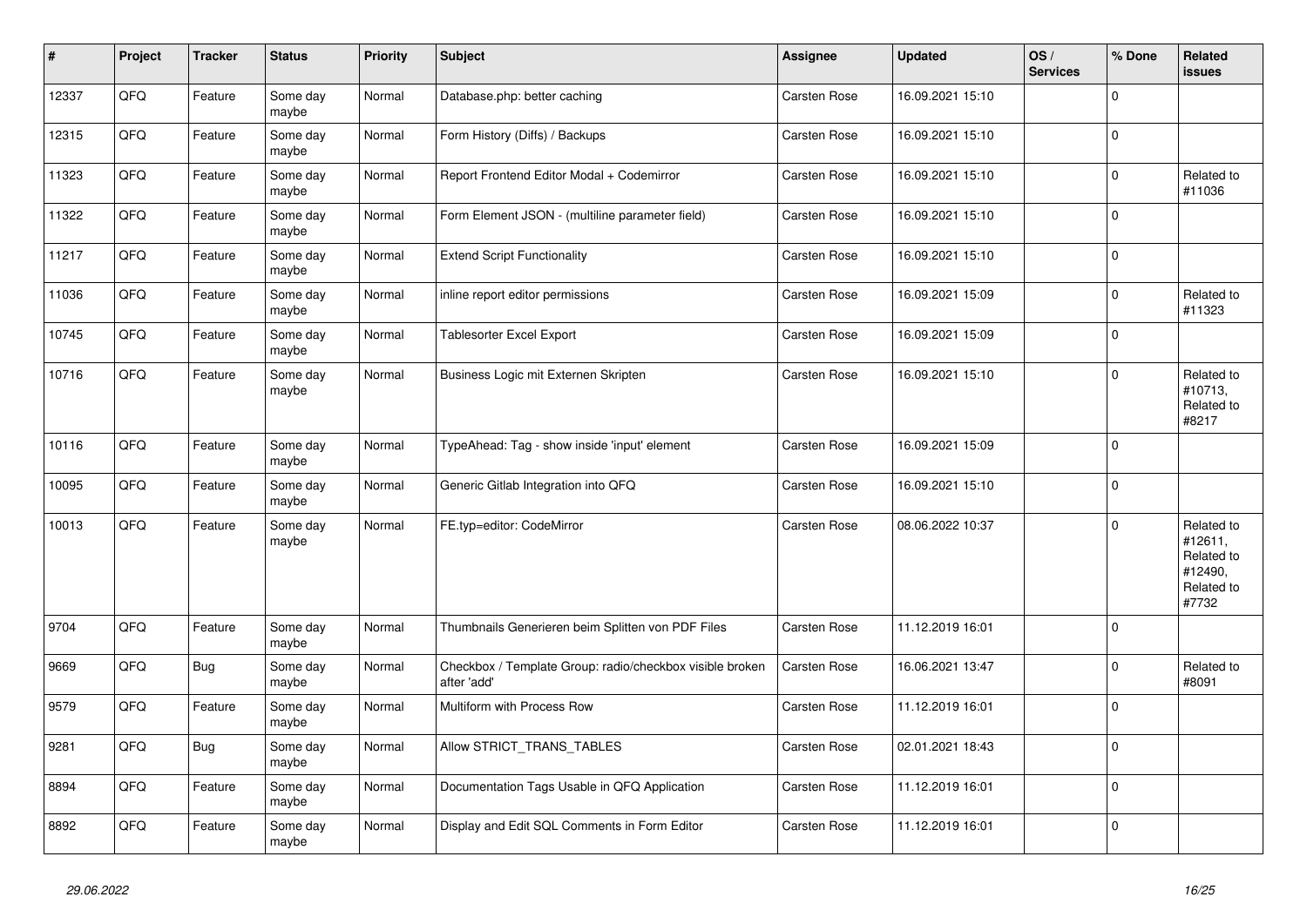| ∦    | Project | <b>Tracker</b> | <b>Status</b>     | <b>Priority</b> | <b>Subject</b>                                                                                 | <b>Assignee</b>     | <b>Updated</b>   | OS/<br><b>Services</b> | % Done      | Related<br>issues                           |
|------|---------|----------------|-------------------|-----------------|------------------------------------------------------------------------------------------------|---------------------|------------------|------------------------|-------------|---------------------------------------------|
| 8586 | QFQ     | Feature        | Some day<br>maybe | Normal          | QFQ: Enhance Error message for 'record not found'                                              | <b>Carsten Rose</b> | 16.09.2021 15:10 |                        | $\mathbf 0$ |                                             |
| 8520 | QFQ     | Feature        | Some day<br>maybe | Normal          | Bring QFQ to Composer                                                                          | Carsten Rose        | 16.09.2021 15:10 |                        | $\mathbf 0$ |                                             |
| 8106 | QFQ     | <b>Bug</b>     | Some day<br>maybe | Normal          | Dynamic Update: Feld kann nicht auf empty zurückgesetzt<br>werden                              | Carsten Rose        | 11.12.2019 16:01 |                        | $\mathbf 0$ |                                             |
| 8101 | QFQ     | Feature        | Some day<br>maybe | Normal          | Password hash: support further hashing methods                                                 | Carsten Rose        | 16.09.2021 15:10 |                        | $\mathbf 0$ |                                             |
| 7456 | QFQ     | <b>Bug</b>     | Some day<br>maybe | Low             | Todos in Code: solve or make ticket                                                            | Carsten Rose        | 16.09.2021 15:10 |                        | $\mathbf 0$ |                                             |
| 7453 | QFQ     | Feature        | Some day<br>maybe | Normal          | import / export forms QFQ                                                                      | Carsten Rose        | 16.09.2021 15:10 |                        | $\Omega$    |                                             |
| 7452 | QFQ     | Feature        | Some day<br>maybe | Normal          | automate deployment new QFQ version                                                            | Carsten Rose        | 16.09.2021 15:10 |                        | $\mathbf 0$ |                                             |
| 7336 | QFQ     | Feature        | Some day<br>maybe | Normal          | PDF Upload: disallow PDFs with specific Meta information                                       | Carsten Rose        | 11.12.2019 16:01 |                        | $\mathbf 0$ |                                             |
| 7107 | QFQ     | Feature        | Some day<br>maybe | Normal          | Showcase Registration Tool: Anmeldung / Administration :<br>Liste Anmeldungen / Emaileinaldung | Carsten Rose        | 11.12.2019 16:01 |                        | $\mathbf 0$ |                                             |
| 6715 | QFQ     | Feature        | Some day<br>maybe | Normal          | Code-Refactoring: dbArray vereinheitlichen                                                     | Carsten Rose        | 11.12.2019 16:02 |                        | $\mathbf 0$ |                                             |
| 5991 | QFQ     | Bug            | Some day<br>maybe | Normal          | URLs with ' ' or long parameter are problematic                                                | Carsten Rose        | 01.02.2020 23:19 |                        | $\mathbf 0$ |                                             |
| 5983 | QFQ     | Feature        | Some day<br>maybe | Normal          | Form Submit (save & update): normalize date/-time FE                                           | Carsten Rose        | 01.02.2020 23:19 |                        | $\mathbf 0$ |                                             |
| 5852 | QFQ     | Feature        | Some day<br>maybe | Normal          | Logging: mail.log / sql.log - im FE anzeigen und via AJAX<br>aktualisieren                     | Carsten Rose        | 01.02.2020 23:19 |                        | $\mathbf 0$ | Related to<br>#5885                         |
| 5768 | QFQ     | <b>Bug</b>     | Some day<br>maybe | Normal          | {{pageLanguage:T}}' missing if QFQ is called via api                                           | Carsten Rose        | 01.02.2020 23:19 |                        | $\mathbf 0$ |                                             |
| 5706 | QFQ     | <b>Bug</b>     | Some day<br>maybe | Normal          | upload: fileDestination needs to be sanatized                                                  | Carsten Rose        | 01.02.2020 23:19 |                        | $\mathbf 0$ |                                             |
| 5665 | QFQ     | Feature        | Some day<br>maybe | Normal          | Versuch das '{{!' nicht mehr noetig ist.                                                       | <b>Carsten Rose</b> | 01.02.2020 23:20 |                        | $\mathbf 0$ | Related to<br>#7432,<br>Related to<br>#7434 |
| 5579 | QFQ     | Feature        | Some day<br>maybe | Normal          | Enhance Doc / Presentation: variable type 'link column type'                                   | Carsten Rose        | 01.02.2020 23:19 |                        | $\mathbf 0$ |                                             |
| 5557 | QFQ     | Bug            | Some day<br>maybe | Normal          | Form load: STORE_RECORD filled, but should be empty                                            | Carsten Rose        | 01.02.2020 23:19 |                        | $\mathbf 0$ |                                             |
| 5548 | QFQ     | Feature        | Some day<br>maybe | Normal          | 801 Textfiles/Scriptfiles als Thumbnail                                                        | Carsten Rose        | 07.03.2022 16:26 |                        | $\pmb{0}$   |                                             |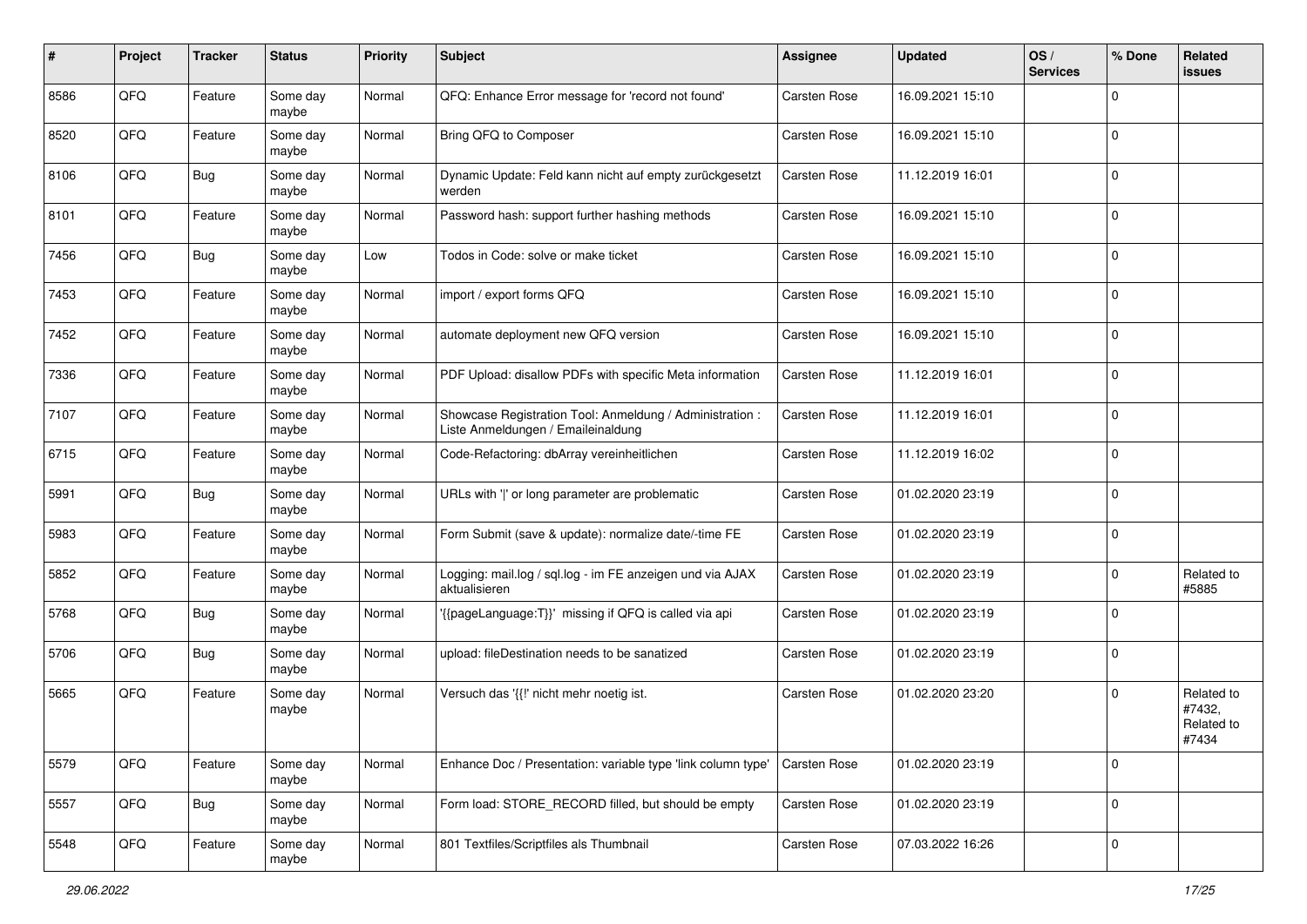| #    | Project | <b>Tracker</b> | <b>Status</b>     | <b>Priority</b> | <b>Subject</b>                                                                                                       | <b>Assignee</b>     | <b>Updated</b>   | OS/<br><b>Services</b> | % Done      | Related<br>issues                              |
|------|---------|----------------|-------------------|-----------------|----------------------------------------------------------------------------------------------------------------------|---------------------|------------------|------------------------|-------------|------------------------------------------------|
| 5480 | QFQ     | Feature        | Some day<br>maybe | Normal          | QFQ: Dokumentation mit Screenshots versehen                                                                          | <b>Carsten Rose</b> | 01.02.2020 23:20 |                        | $\mathbf 0$ | Related to<br>#9879                            |
| 5428 | QFQ     | Feature        | Some day<br>maybe | Normal          | secure thumbnail: late render on access.                                                                             | <b>Carsten Rose</b> | 01.02.2020 23:20 |                        | $\mathbf 0$ |                                                |
| 5132 | QFQ     | Feature        | Some day<br>maybe | Normal          | Error Message sendmail missing attachment: more details                                                              | <b>Carsten Rose</b> | 01.02.2020 23:19 |                        | $\mathbf 0$ |                                                |
| 5021 | QFQ     | Bug            | Some day<br>maybe | Normal          | FE.typ=extra - during save displays error 'datum2' already<br>filled in STORE_SIP - the value is stored nevertheless | Carsten Rose        | 01.02.2020 23:19 |                        | 0           | Related to<br>#3875                            |
| 4956 | QFQ     | Feature        | Some day<br>maybe | Normal          | Sendmail: Benutzerdefinierte Headers                                                                                 | <b>Carsten Rose</b> | 11.12.2019 16:02 |                        | $\mathbf 0$ |                                                |
| 4872 | QFQ     | Feature        | Some day<br>maybe | Normal          | Fields of Typo3 page available in STORE_TYPO3                                                                        | Carsten Rose        | 01.02.2020 23:19 |                        | $\Omega$    |                                                |
| 4869 | QFQ     | Feature        | Some day<br>maybe | Normal          | Dynamic Update (show, hide, readonly?, required?) for<br><b>Template Group Elements</b>                              | <b>Carsten Rose</b> | 01.02.2020 23:19 |                        | $\mathbf 0$ | Related to<br>#4865                            |
| 4839 | QFQ     | Feature        | Some day<br>maybe | Normal          | qfq-handle in <head> Abschnitt</head>                                                                                | <b>Carsten Rose</b> | 11.12.2019 16:02 |                        | $\mathbf 0$ |                                                |
| 4771 | QFQ     | Bug            | Some day<br>maybe | Normal          | qfq: select-down-values empty after save (edit-form for<br>program administrators)                                   | <b>Carsten Rose</b> | 01.02.2020 23:20 |                        | $\Omega$    | Related to<br>#4549, Has<br>duplicate<br>#4282 |
| 4757 | QFQ     | Feature        | Some day<br>maybe | Normal          | Test subrecord: download links ok? Links ok?                                                                         | <b>Carsten Rose</b> | 01.02.2020 23:20 |                        | $\mathbf 0$ |                                                |
| 4659 | QFQ     | Bug            | Some day<br>maybe | Normal          | infoButtonExtra                                                                                                      | <b>Carsten Rose</b> | 01.02.2020 23:20 |                        | $\mathbf 0$ |                                                |
| 4652 | QFQ     | Feature        | Some day<br>maybe | Normal          | UZH CD: Weiterleitung auf benutzerdefinierte 403/404 Seite                                                           | <b>Carsten Rose</b> | 01.02.2020 23:20 |                        | $\mathbf 0$ |                                                |
| 4651 | QFQ     | <b>Bug</b>     | Some day<br>maybe | Normal          | "Loading document" Modal wird angezeigt bei uzhcd type=2<br>Ansicht                                                  | Carsten Rose        | 01.02.2020 23:20 |                        | $\Omega$    |                                                |
| 4650 | QFQ     | Feature        | Some day<br>maybe | Normal          | Convert html to doc/rtf                                                                                              | Carsten Rose        | 01.02.2020 23:20 |                        | $\mathbf 0$ | Related to<br>#10704                           |
| 4606 | QFQ     | Feature        | Some day<br>maybe | Normal          | link: qualifier to render bootstrap button                                                                           | Carsten Rose        | 01.02.2020 23:19 |                        | $\mathbf 0$ |                                                |
| 4583 | QFQ     | Bug            | Some day<br>maybe | Normal          | Dynamic Update bei TypeAhead Feldern                                                                                 | Carsten Rose        | 01.02.2020 23:19 |                        | $\mathbf 0$ |                                                |
| 4549 | QFQ     | Bug            | Some day<br>maybe | Normal          | TemplateGroups: FE.type SELECT loose selected value<br>after save                                                    | Carsten Rose        | 01.02.2020 23:20 |                        | 0           | Related to<br>#4548,<br>Related to<br>#4771    |
| 4528 | QFQ     | <b>Bug</b>     | Some day<br>maybe | Normal          | extraButtonLock mit SQLAhead Bug                                                                                     | Carsten Rose        | 01.02.2020 23:19 |                        | 0           |                                                |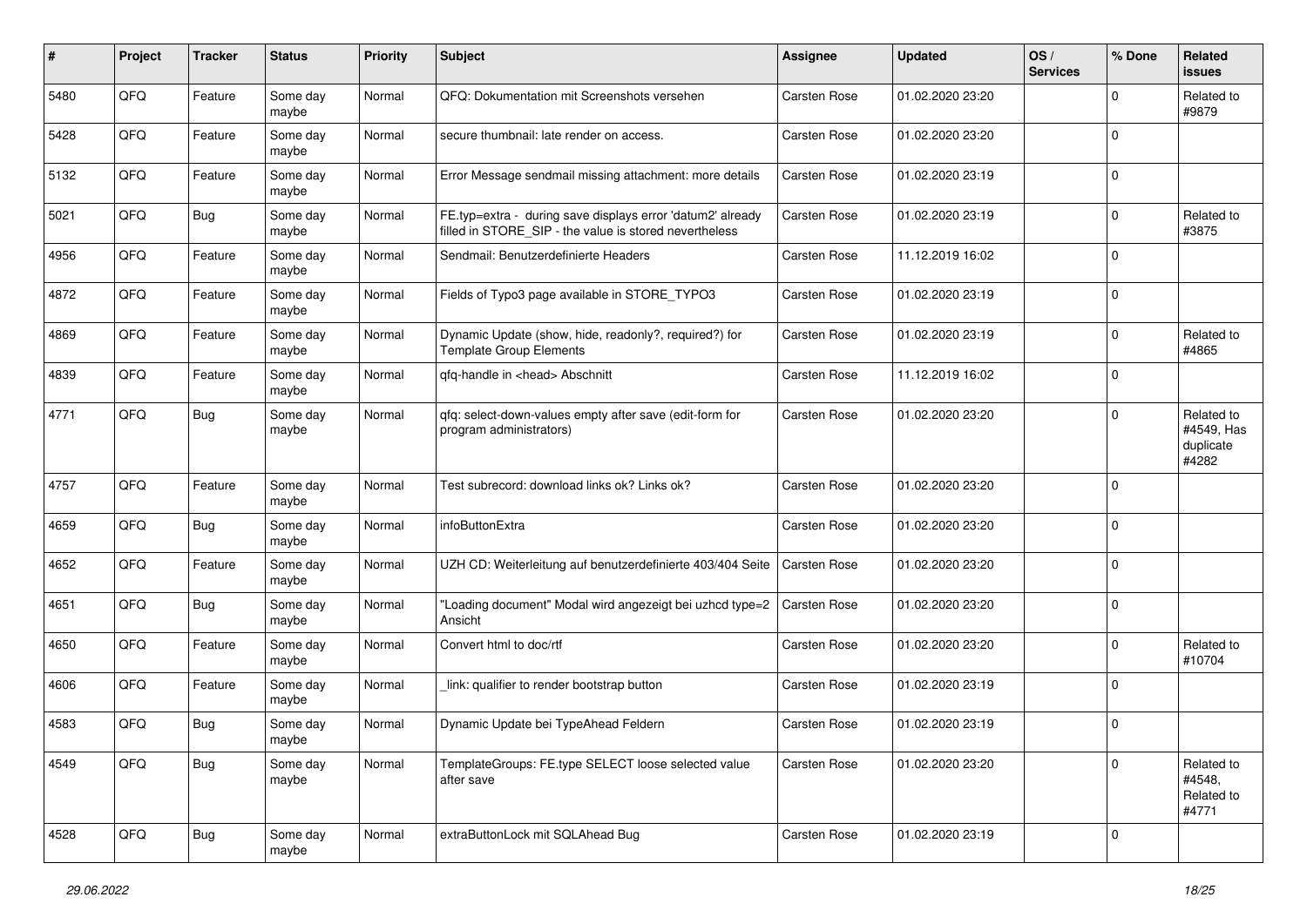| #    | Project | <b>Tracker</b> | <b>Status</b>     | <b>Priority</b> | <b>Subject</b>                                                                                                          | <b>Assignee</b>     | <b>Updated</b>   | OS/<br><b>Services</b> | % Done      | Related<br><b>issues</b>                    |
|------|---------|----------------|-------------------|-----------------|-------------------------------------------------------------------------------------------------------------------------|---------------------|------------------|------------------------|-------------|---------------------------------------------|
| 4365 | QFQ     | Feature        | Some day<br>maybe | Normal          | Multi Language: new way of config                                                                                       | <b>Carsten Rose</b> | 01.02.2020 23:20 |                        | $\Omega$    |                                             |
| 4349 | QFQ     | Feature        | Some day<br>maybe | Normal          | link download: downloaded external URL to<br>deliver/concatenate - check mimetipe and handle it correctly               | Carsten Rose        | 11.12.2019 16:02 |                        | $\mathbf 0$ |                                             |
| 4343 | QFQ     | Feature        | Some day<br>maybe | Normal          | Link: Classifier to add 'attributes'                                                                                    | Carsten Rose        | 01.02.2020 23:20 |                        | $\mathbf 0$ | Related to<br>#14077                        |
| 4330 | QFQ     | Feature        | Some day<br>maybe | Normal          | Error Message: report missing {{ / }} in sqlUpdate, sqlInsert,<br>sglDelete, sglAfter, sglBefore in FE action elements. | Carsten Rose        | 01.02.2020 23:20 |                        | 0           |                                             |
| 4328 | QFQ     | Bug            | Some day<br>maybe | Normal          | Error Message: Show FE name/number on problems in FE                                                                    | Carsten Rose        | 01.02.2020 23:20 |                        | $\Omega$    |                                             |
| 4293 | QFQ     | Bug            | Some day<br>maybe | Normal          | Download broken if token 'd:' is missing - but no error<br>message                                                      | Carsten Rose        | 11.12.2019 16:03 |                        | $\Omega$    | Related to<br>#7514                         |
| 4279 | QFQ     | Bug            | Some day<br>maybe | High            | config.linkVars lost                                                                                                    | <b>Carsten Rose</b> | 03.05.2021 21:14 |                        | $\Omega$    |                                             |
| 4259 | QFQ     | Feature        | Some day<br>maybe | Normal          | Instant trigger a cron job                                                                                              | Carsten Rose        | 11.12.2019 16:03 |                        | $\Omega$    |                                             |
| 4258 | QFQ     | Feature        | Some day<br>maybe | High            | <b>System Defaults: Forms</b>                                                                                           | <b>Carsten Rose</b> | 03.05.2021 21:14 |                        | $\mathbf 0$ |                                             |
| 4197 | QFQ     | Feature        | Some day<br>maybe | Normal          | Unit Test fuer JSON Stream von QuickFormQuery.php ><br>doForm()                                                         | <b>Carsten Rose</b> | 11.12.2019 16:03 |                        | $\Omega$    |                                             |
| 4092 | QFQ     | Bug            | Some day<br>maybe | Normal          | 1) Logging verbessern wann welches FE warum<br>ausgefuehrt wird, 2) Documentation: Best Practice Template<br>Group      | <b>Carsten Rose</b> | 01.02.2020 23:19 |                        | $\mathbf 0$ | Related to<br>#3504                         |
| 4026 | QFQ     | Feature        | Some day<br>maybe | Normal          | sqlLog.sql: log number of FE.id                                                                                         | Carsten Rose        | 11.12.2019 16:03 |                        | $\Omega$    | Related to<br>#5458                         |
| 4018 | QFQ     | Feature        | Some day<br>maybe | Normal          | typeahead: solve problem with potential long query<br>parameter                                                         | Carsten Rose        | 11.12.2019 16:03 |                        | $\Omega$    |                                             |
| 4008 | QFQ     | <b>Bug</b>     | Some day<br>maybe | Normal          | FormElemen.type=sendmail: wrong 'TO' if 'real<br>name <rea@mail.to>' is used</rea@mail.to>                              | Carsten Rose        | 11.12.2019 16:03 |                        | $\Omega$    |                                             |
| 3991 | QFQ     | Feature        | Some day<br>maybe | Normal          | report: Columnname '_skipWrap' skips 'fbeg', 'fend'                                                                     | <b>Carsten Rose</b> | 11.12.2019 16:03 |                        | $\Omega$    |                                             |
| 3990 | QFQ     | Feature        | Some day<br>maybe | High            | custom class definition: add space automatically                                                                        | Carsten Rose        | 03.05.2021 21:14 |                        | $\Omega$    |                                             |
| 3967 | QFQ     | Feature        | Some day<br>maybe | High            | Report: Checkbox, Radio, Dropdown, Input welches ohne<br>Submit funktioniert - 'Inline-Form'                            | Carsten Rose        | 03.05.2021 21:14 |                        | $\Omega$    |                                             |
| 3947 | QFQ     | Feature        | Some day<br>maybe | Normal          | Attack detectect: logout current user                                                                                   | Carsten Rose        | 11.12.2019 16:03 |                        | 0           | Related to<br>#5458.<br>Related to<br>#6299 |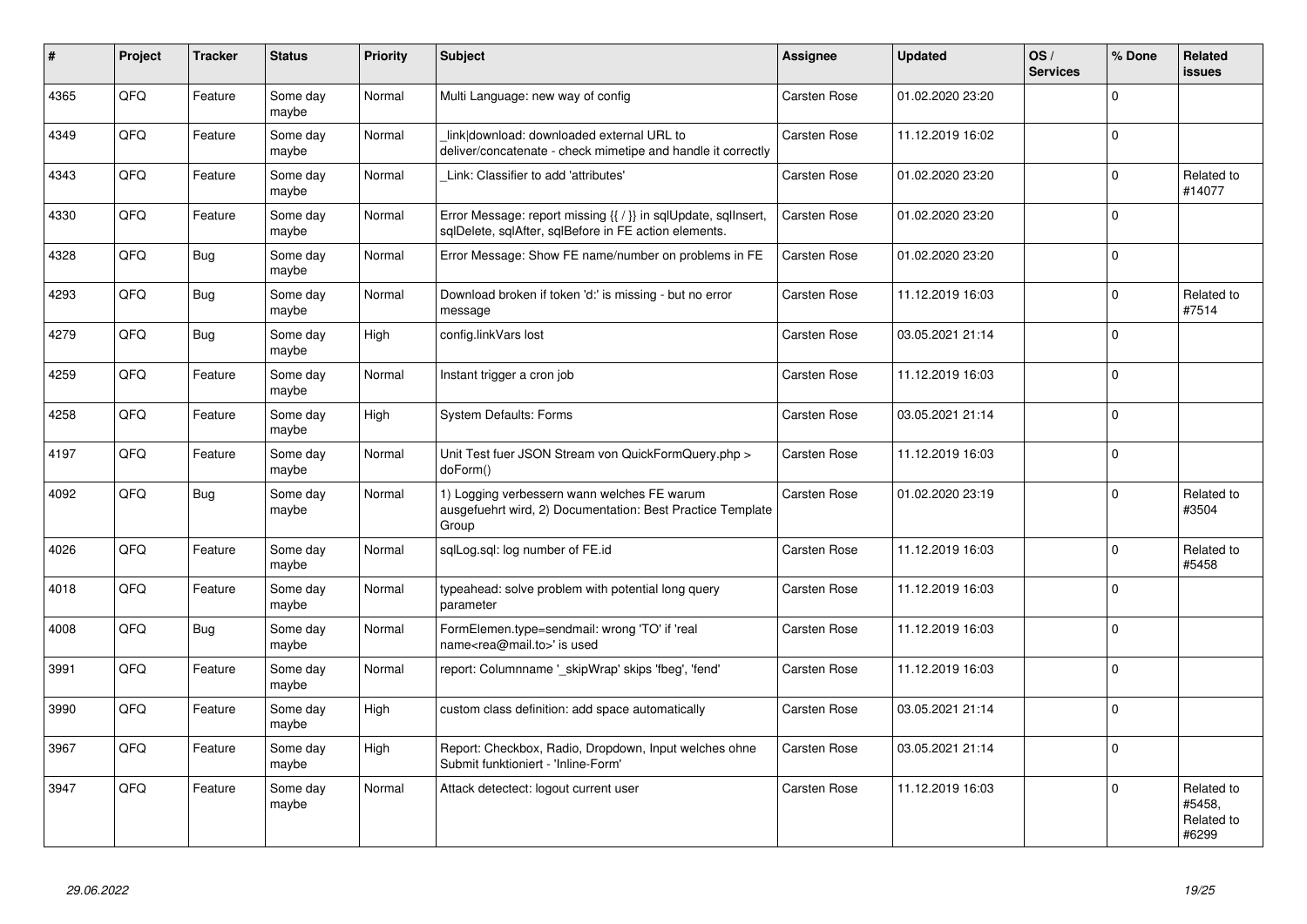| $\pmb{\#}$ | Project | <b>Tracker</b> | <b>Status</b>     | <b>Priority</b> | <b>Subject</b>                                                                                                                               | <b>Assignee</b>     | <b>Updated</b>   | OS/<br><b>Services</b> | % Done      | Related<br><b>issues</b> |
|------------|---------|----------------|-------------------|-----------------|----------------------------------------------------------------------------------------------------------------------------------------------|---------------------|------------------|------------------------|-------------|--------------------------|
| 3942       | QFQ     | Feature        | Some day<br>maybe | Normal          | Action Elemente: neu generierte IDs via FE weitergeben                                                                                       | <b>Carsten Rose</b> | 11.12.2019 16:03 |                        | $\Omega$    | Related to<br>#3941      |
| 3941       | QFQ     | Feature        | Some day<br>maybe | Normal          | sqlAfter: es sollten mehrere moeglich sein                                                                                                   | Carsten Rose        | 11.12.2019 16:03 |                        | $\Omega$    | Related to<br>#3942      |
| 3905       | QFQ     | Feature        | Some day<br>maybe | Normal          | Documentation: Best Practice anhand eines Online<br>Bewerbungstools                                                                          | Carsten Rose        | 11.12.2019 16:03 |                        | $\Omega$    |                          |
| 3900       | QFQ     | Feature        | Some day<br>maybe | Normal          | Extend documentation of 'Copy / Paste'                                                                                                       | Carsten Rose        | 11.12.2019 16:03 |                        | $\mathbf 0$ | Related to<br>#3899      |
| 3895       | QFQ     | Bug            | Some day<br>maybe | Normal          | typeahead pedantic: on lehrkredit Idap webpass - if only one<br>person is in dropdown, such person can't be selected                         | <b>Carsten Rose</b> | 11.12.2019 16:03 |                        | $\Omega$    |                          |
| 3882       | QFQ     | Bug            | Some day<br>maybe | Normal          | templateGroup: disable 'add' if limit is reached - funktioniert<br>nicht wenn bereits records existierten                                    | Carsten Rose        | 11.12.2019 16:03 |                        | $\mathbf 0$ |                          |
| 3877       | QFQ     | Feature        | Some day<br>maybe | Normal          | FormEditor: die Felder die aktuell nicht gebraucht werden<br>nur auf readonly/disabled setzen (nicht ausblenden > das<br>irritiert.          | Carsten Rose        | 11.12.2019 16:03 |                        | $\Omega$    |                          |
| 3848       | QFQ     | Feature        | Some day<br>maybe | High            | Antivirus check fuer Upload files in qfq?                                                                                                    | Carsten Rose        | 03.05.2021 21:14 |                        | $\Omega$    | Related to<br>#4131      |
| 3811       | QFQ     | <b>Bug</b>     | Some day<br>maybe | Normal          | Dynamic Update: extraButtonInfo - Text aktualisieren                                                                                         | Carsten Rose        | 11.12.2019 16:03 |                        | $\Omega$    | Related to<br>#11517     |
| 3750       | QFQ     | <b>Bug</b>     | Some day<br>maybe | Normal          | FE in a row: if one violates check, all are red                                                                                              | Carsten Rose        | 11.12.2019 16:03 |                        | $\Omega$    |                          |
| 3708       | QFQ     | Feature        | Some day<br>maybe | Normal          | Form: input - 'specialchars', 'none'  gewisse tags<br>erlauben, andere verbieten                                                             | Carsten Rose        | 11.12.2019 16:02 |                        | $\Omega$    | Related to<br>#14320     |
| 3682       | QFQ     | <b>Bug</b>     | Some day<br>maybe | Normal          | Dynamic update: Radio buttons                                                                                                                | Carsten Rose        | 11.12.2019 16:02 |                        | $\Omega$    |                          |
| 3677       | QFQ     | Feature        | Some day<br>maybe | Normal          | wkhtmltopdf: FE User access prohibited, if client IP changes<br>\$TYPO3_CONF_VARS[FE][lockIP]                                                | Carsten Rose        | 11.12.2019 16:02 |                        | $\Omega$    |                          |
| 3666       | QFQ     | Feature        | Some day<br>maybe | Normal          | a) Performance Messung: mysql_real_escape_string() im<br>Vergleich zu str_replace(), b) doppeltes Aufrufen von<br>mysql_real_escape_string() | Carsten Rose        | 11.12.2019 16:02 |                        | $\mathbf 0$ |                          |
| 3588       | QFQ     | <b>Bug</b>     | Some day<br>maybe | Normal          | templateGroup: versteckte Elemente werden weiterhin<br>gespeichert.                                                                          | <b>Carsten Rose</b> | 11.12.2019 16:02 |                        | $\Omega$    |                          |
| 3570       | QFQ     | <b>Bug</b>     | Some day<br>maybe | High            | Formular mit prmitnew permitEdit=Always wird nicht<br>aufgerufen (ist leer)                                                                  | Carsten Rose        | 03.05.2021 21:14 |                        | $\mathbf 0$ |                          |
| 3537       | QFQ     | Feature        | Some day<br>maybe | Low             | SHOW COLUMNS FROM tableName - Extend '{{!'<br>definition                                                                                     | Carsten Rose        | 11.12.2019 16:02 |                        | $\mathbf 0$ |                          |
| 3458       | QFQ     | Feature        | Some day<br>maybe | Normal          | Display 'Edit Form Element'-Checkbox on form: should<br>depend on FE Group                                                                   | Carsten Rose        | 11.12.2019 16:02 |                        | $\mathbf 0$ | Related to<br>#3447      |
| 3457       | QFQ     | Feature        | Some day<br>maybe | Normal          | LDAP: concat multi values to one single entry                                                                                                | Carsten Rose        | 11.12.2019 16:02 |                        | $\mathbf 0$ |                          |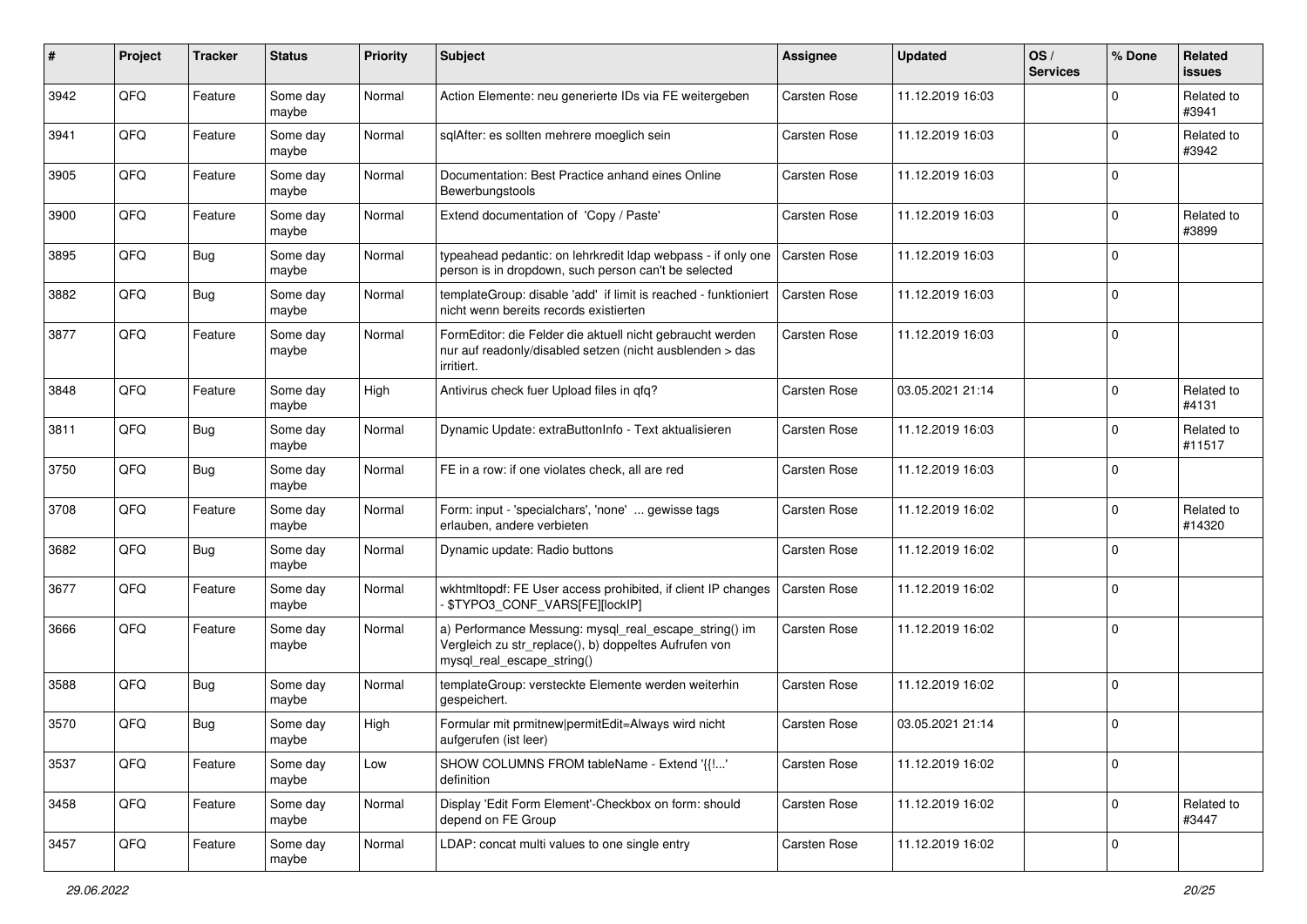| ∦     | Project | <b>Tracker</b> | <b>Status</b>     | <b>Priority</b> | <b>Subject</b>                                                                                                                | Assignee            | <b>Updated</b>   | OS/<br><b>Services</b> | % Done      | Related<br><b>issues</b>                    |
|-------|---------|----------------|-------------------|-----------------|-------------------------------------------------------------------------------------------------------------------------------|---------------------|------------------|------------------------|-------------|---------------------------------------------|
| 3385  | QFQ     | Feature        | Some day<br>maybe | Normal          | templateGroup: insert/update/delete non primary records                                                                       | Carsten Rose        | 11.12.2019 16:02 |                        | $\Omega$    |                                             |
| 3350  | QFQ     | Feature        | Some day<br>maybe | Normal          | FormEditor: Hilfetext hinter 'checktype'                                                                                      | Carsten Rose        | 11.12.2019 16:02 |                        | $\Omega$    |                                             |
| 3349  | QFQ     | Bug            | Some day<br>maybe | Normal          | config.qfq.ini: a) vertraegt keine '=' im Value (z.B. Passwort),<br>b) Values sollten in ticks einschliessbar sein (spaces, ) | Carsten Rose        | 11.12.2019 16:02 |                        | $\Omega$    |                                             |
| 3332  | QFQ     | Feature        | Some day<br>maybe | Normal          | Uploads: Thumbnails, Details zum hochgeladenen File                                                                           | Carsten Rose        | 11.12.2019 16:02 |                        | $\Omega$    | Related to<br>#3264.<br>Related to<br>#5333 |
| 3331  | QFQ     | Feature        | Some day<br>maybe | Normal          | Default Tooltip fuer _page? Links: mit Form und Record ID                                                                     | Carsten Rose        | 11.12.2019 16:02 |                        | $\Omega$    |                                             |
| 3291  | QFQ     | Feature        | Some day<br>maybe | Normal          | AutoCron websiteToken                                                                                                         | Carsten Rose        | 11.12.2019 16:02 |                        | $\Omega$    | Related to<br>#4250                         |
| 3285  | QFQ     | Feature        | Some day<br>maybe | Normal          | Zeichenlimit pro Feld: textarea / editor                                                                                      | Carsten Rose        | 11.12.2019 16:02 |                        | $\Omega$    |                                             |
| 3273  | QFQ     | Feature        | Some day<br>maybe | Low             | Dirty Flag in Form                                                                                                            | Carsten Rose        | 11.12.2019 16:02 |                        | $\Omega$    |                                             |
| 3267  | QFQ     | Feature        | Some day<br>maybe | Normal          | 2 Forms auf einer Seite: real + Read only                                                                                     | Carsten Rose        | 11.12.2019 16:03 |                        | $\Omega$    |                                             |
| 3216  | QFQ     | Feature        | Some day<br>maybe | Normal          | dynamic update für checkbox label2                                                                                            | Carsten Rose        | 11.12.2019 16:03 |                        | $\Omega$    | Related to<br>#2081                         |
| 3130  | QFQ     | <b>Bug</b>     | Some day<br>maybe | Normal          | Debug Info's nicht korrekt nach 'New > Save'.                                                                                 | Carsten Rose        | 11.12.2019 16:03 |                        | $\mathbf 0$ | Related to<br>#3253                         |
| 3109  | QFQ     | Bug            | Some day<br>maybe | High            | RealUrl: Links werden nicht korrekt gerendert                                                                                 | Carsten Rose        | 03.05.2021 21:14 |                        | $\Omega$    |                                             |
| 3061  | QFQ     | Bug            | Some day<br>maybe | High            | winstitute: mysql connection durcheinander - nmhp17<br>(ag7)/QFQ arbeitet mit DB/Tabellen von biostat.                        | <b>Carsten Rose</b> | 03.05.2021 21:14 |                        | $\Omega$    |                                             |
| 2995  | QFQ     | Feature        | Some day<br>maybe | Normal          | Dropdown JQuery Plugin: 'chosen' - Moeglichkeit um Select<br>Listen mehr Funktion zu geben. Kein Bootstrap noetig.            | Carsten Rose        | 11.12.2019 16:03 |                        | $\mathbf 0$ |                                             |
| 2643  | QFQ     | Bug            | Some day<br>maybe | Normal          | Zend / PHP Webinars anschauen                                                                                                 | Carsten Rose        | 01.02.2020 15:56 |                        | $\Omega$    |                                             |
| 2084  | QFQ     | Feature        | Some day<br>maybe | Normal          | Mailto mit encryption: Subrecord                                                                                              | Carsten Rose        | 11.12.2019 16:03 |                        | $\Omega$    | Related to<br>#2082                         |
| 1946  | QFQ     | Feature        | Some day<br>maybe | Normal          | Kontrolle ob der ReadOnly Modus bei den<br>Formularelementen korrekt implementiert ist                                        | Carsten Rose        | 11.12.2019 16:03 |                        | 0           |                                             |
| 1635  | QFQ     | Feature        | Some day<br>maybe | Normal          | QFQ Extension content record: weitere Optionen<br>einblenden.                                                                 | Carsten Rose        | 11.12.2019 16:03 |                        | $\Omega$    |                                             |
| 13647 | QFQ     | Bug            | <b>New</b>        | Normal          | Autofocus funktioniert nicht auf Chrome                                                                                       | Benjamin Baer       | 19.03.2022 17:44 |                        | $\Omega$    |                                             |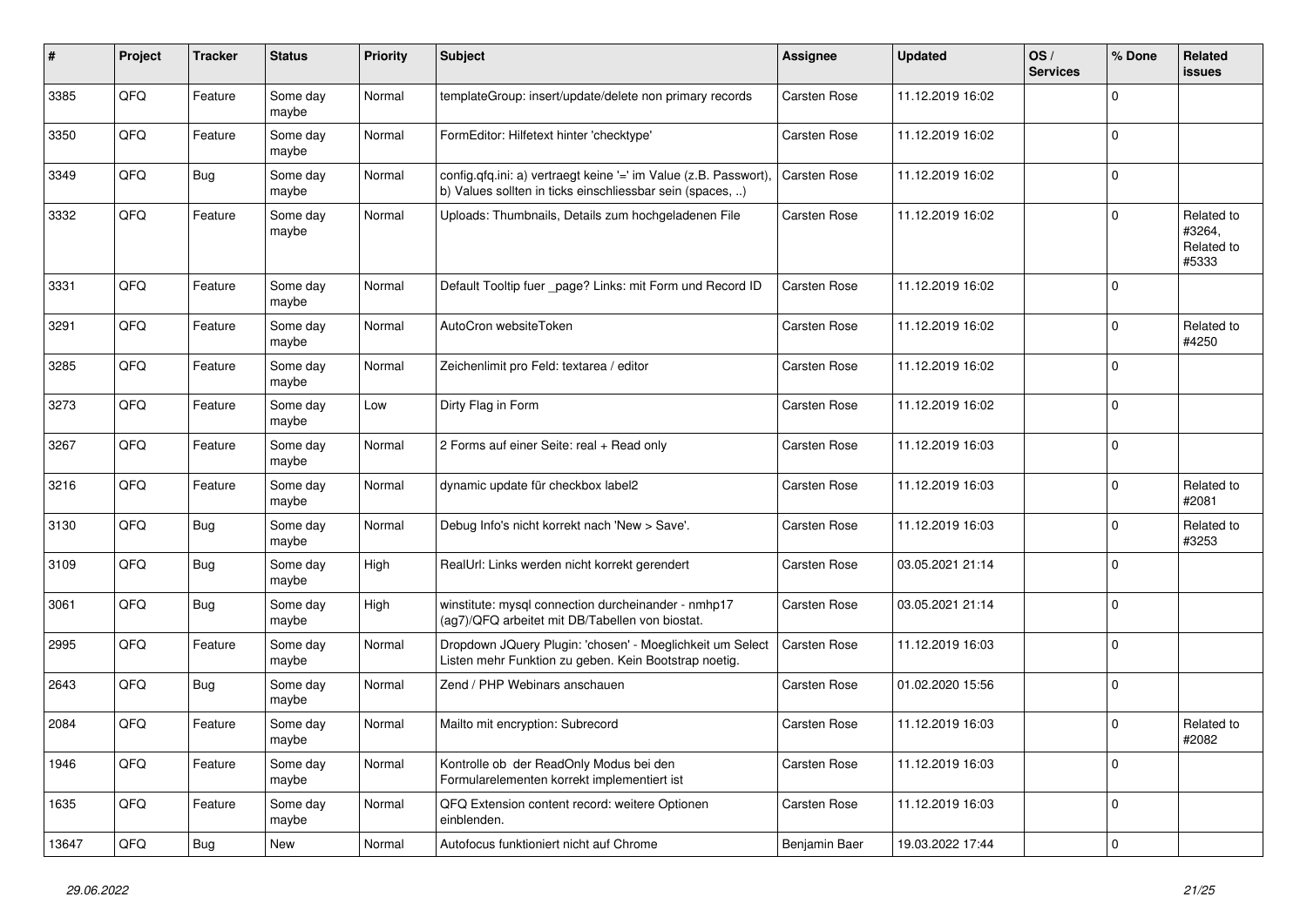| $\sharp$ | Project | <b>Tracker</b> | <b>Status</b>     | <b>Priority</b> | <b>Subject</b>                                                                       | <b>Assignee</b> | <b>Updated</b>   | OS/<br><b>Services</b> | % Done      | Related<br><b>issues</b>                                              |
|----------|---------|----------------|-------------------|-----------------|--------------------------------------------------------------------------------------|-----------------|------------------|------------------------|-------------|-----------------------------------------------------------------------|
| 13528    | QFQ     | Bug            | <b>New</b>        | Normal          | gfg.io > releases: es wird kein neues Release angelegt                               | Benjamin Baer   | 19.03.2022 17:46 |                        | $\Omega$    |                                                                       |
| 12556    | QFQ     | Feature        | New               | Normal          | Pills Title: colored = static or dynamic on allrequiredgiven                         | Benjamin Baer   | 19.03.2022 17:49 |                        | $\Omega$    |                                                                       |
| 12490    | QFQ     | Feature        | New               | Normal          | Loading Plugins in QFQ - see what tinymce does. (lazy<br>loading)                    | Benjamin Baer   | 08.06.2022 10:37 |                        | $\Omega$    | Related to<br>#12611,<br>Related to<br>#10013,<br>Related to<br>#7732 |
| 12476    | QFQ     | Feature        | New               | Normal          | clearMe: a) should trigger 'dirty', b) sticky on textarea resize                     | Benjamin Baer   | 04.01.2022 08:40 |                        | $\Omega$    | Related to<br>#9528                                                   |
| 11237    | QFQ     | <b>Bug</b>     | <b>New</b>        | High            | Radiobutton / parameter.buttonClass= btn-default - kein<br>dirty Trigger             | Benjamin Baer   | 03.05.2021 21:12 |                        | $\Omega$    | Related to<br>#10766                                                  |
| 11057    | QFQ     | <b>Bug</b>     | New               | High            | Checkboxes ohne span.checkmark im Report werden<br>ausgeblendet                      | Benjamin Baer   | 03.05.2021 21:12 |                        | 0           | Related to<br>#11039                                                  |
| 10003    | QFQ     | Feature        | Priorize          | Normal          | fieldset: stronger visualize group                                                   | Benjamin Baer   | 12.02.2020 08:13 |                        | $\Omega$    |                                                                       |
| 9135     | QFQ     | Feature        | Priorize          | Normal          | Progress Bar generic / replace old hourglass download<br>popup                       | Benjamin Baer   | 03.01.2022 07:43 |                        | $\Omega$    |                                                                       |
| 7965     | QFQ     | Feature        | Priorize          | Normal          | Input type 'text' with visual format - currency                                      | Benjamin Baer   | 03.01.2022 07:45 |                        | $\Omega$    |                                                                       |
| 7730     | QFQ     | Feature        | Priorize          | Normal          | SELECT Box: title in between                                                         | Benjamin Baer   | 01.02.2020 23:22 |                        | $\Omega$    |                                                                       |
| 6870     | QFQ     | Feature        | Priorize          | Normal          | Click on '_link' triggers an API call                                                | Benjamin Baer   | 03.01.2022 08:25 |                        | $\Omega$    |                                                                       |
| 6801     | QFQ     | Feature        | Priorize          | Normal          | Fabric: Maximize / FullIscreen                                                       | Benjamin Baer   | 21.03.2022 09:56 |                        | $\Omega$    |                                                                       |
| 6566     | QFQ     | <b>Bug</b>     | Priorize          | Normal          | Link Function 'delete': provided parameter missing on page<br>reload                 | Benjamin Baer   | 03.01.2022 08:08 |                        | $\Omega$    |                                                                       |
| 6224     | QFQ     | Feature        | Priorize          | Normal          | Dynamic update: fade in/out fields                                                   | Benjamin Baer   | 21.03.2022 09:50 |                        | $\Omega$    |                                                                       |
| 6140     | QFQ     | <b>Bug</b>     | Priorize          | Normal          | QFQ DnD Sort: Locked fields                                                          | Benjamin Baer   | 21.03.2022 09:56 |                        | $\Omega$    |                                                                       |
| 5562     | QFQ     | Feature        | Priorize          | Normal          | Drag'n'Drop fuer Uploads                                                             | Benjamin Baer   | 21.03.2022 09:52 |                        | $\Omega$    | Related to<br>#9706                                                   |
| 5366     | QFQ     | Feature        | Priorize          | Normal          | Saving with keyboard shortcuts                                                       | Benjamin Baer   | 21.03.2022 09:47 |                        | $\mathbf 0$ |                                                                       |
| 4457     | QFQ     | <b>Bug</b>     | Priorize          | Normal          | typeahead: pressing return to select an item, saves the form<br>and closes the form. | Benjamin Baer   | 03.01.2022 08:01 |                        | $\Omega$    | Related to<br>#4398                                                   |
| 7602     | QFQ     | Feature        | ToDo              | High            | Multi Select: with checkboxes                                                        | Benjamin Baer   | 22.03.2022 09:07 |                        | $\Omega$    |                                                                       |
| 9898     | QFQ     | Bug            | Feedback          | Normal          | Formular trotz Timeout gespeichert                                                   | Benjamin Baer   | 01.02.2020 15:56 |                        | 0           |                                                                       |
| 9548     | QFQ     | Feature        | Feedback          | High            | FormElement: Pattern mismatch - optional report only on<br>focus lost                | Benjamin Baer   | 03.05.2021 21:14 |                        | $\mathbf 0$ |                                                                       |
| 9535     | QFQ     | <b>Bug</b>     | Feedback          | Normal          | Report:  AS ' vertical' - column to wide - vertical >> rot45,<br>rot <sub>90</sub>   | Benjamin Baer   | 01.02.2020 15:56 |                        | 0           |                                                                       |
| 9130     | QFQ     | Feature        | Some day<br>maybe | Normal          | tablesorter: Automatic Row numbering / Zeilenummer                                   | Benjamin Baer   | 01.02.2020 23:22 |                        | 0           |                                                                       |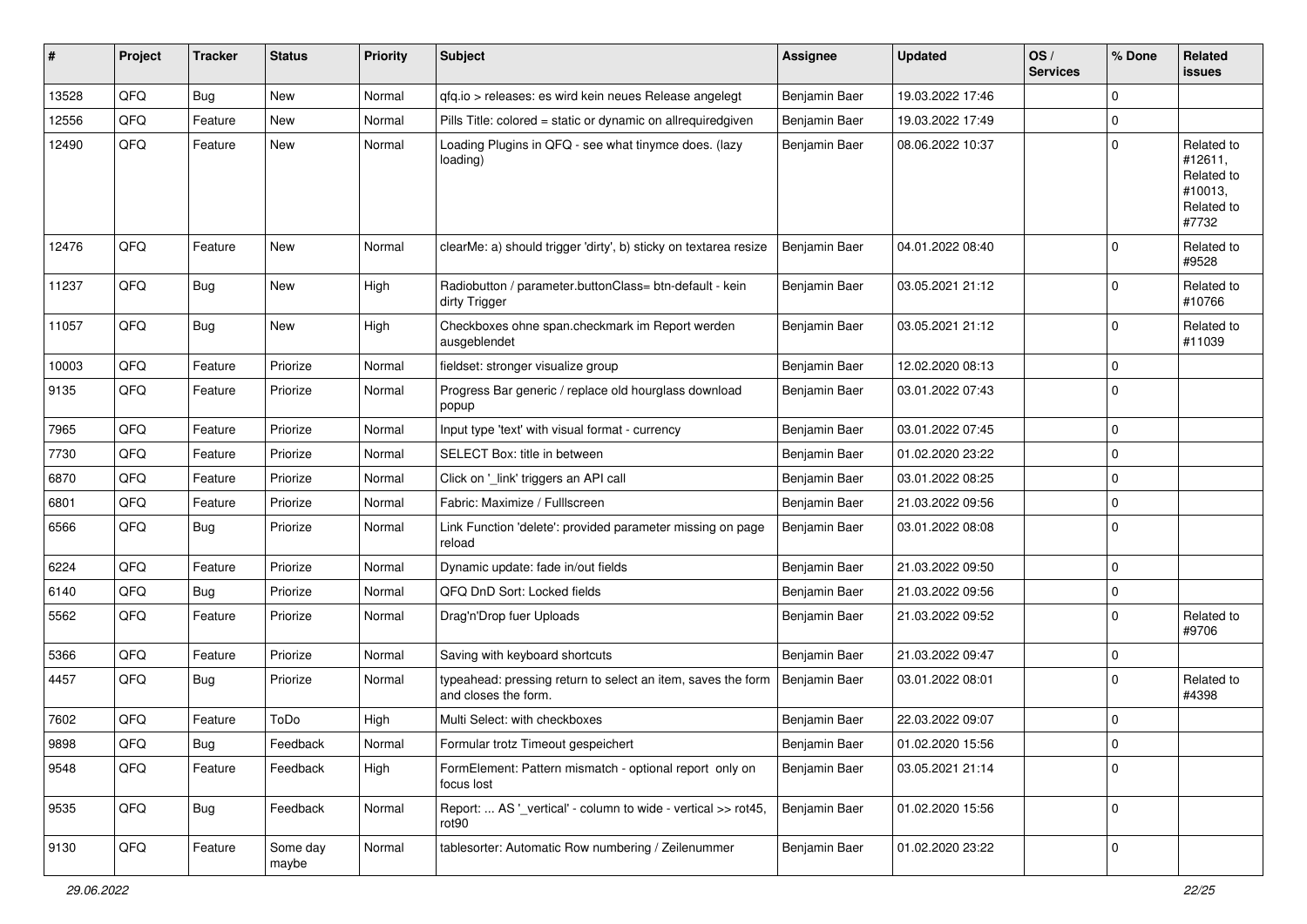| #     | Project | <b>Tracker</b> | <b>Status</b>     | <b>Priority</b> | <b>Subject</b>                                                                                                                                           | <b>Assignee</b> | <b>Updated</b>   | OS/<br><b>Services</b> | % Done      | Related<br><b>issues</b>                                               |
|-------|---------|----------------|-------------------|-----------------|----------------------------------------------------------------------------------------------------------------------------------------------------------|-----------------|------------------|------------------------|-------------|------------------------------------------------------------------------|
| 7732  | QFQ     | Feature        | Some day<br>maybe | Normal          | Javascript: Lazy Loading der add on libs                                                                                                                 | Benjamin Baer   | 08.06.2022 10:38 |                        | $\Omega$    | Related to<br>#12611,<br>Related to<br>#12490,<br>Related to<br>#10013 |
| 6972  | QFQ     | Feature        | Some day<br>maybe | Normal          | Fabric Clipboard / cross browser tab                                                                                                                     | Benjamin Baer   | 01.02.2020 23:21 |                        | $\Omega$    |                                                                        |
| 6970  | QFQ     | Feature        | Some day<br>maybe | Normal          | tablesorter: default fuer 'sortReset' aendern von 'Ctrl' zu 'Alt'                                                                                        | Benjamin Baer   | 01.02.2020 23:21 |                        | $\Omega$    |                                                                        |
| 5389  | QFQ     | Feature        | Some day<br>maybe | Normal          | QFQ Design: Multline label / note                                                                                                                        | Benjamin Baer   | 01.02.2020 23:19 |                        | $\Omega$    |                                                                        |
| 5024  | QFQ     | Feature        | Some day<br>maybe | Normal          | Fabric: Generate PDF with edits                                                                                                                          | Benjamin Baer   | 01.02.2020 23:20 |                        | $\mathbf 0$ | Related to<br>#10704                                                   |
| 4454  | QFQ     | Bug            | Some day<br>maybe | Normal          | Required Elements: multiple elements in a row - whole row<br>marked if only one input is empty.                                                          | Benjamin Baer   | 01.02.2020 23:20 |                        | $\Omega$    |                                                                        |
| 4420  | QFQ     | Feature        | Some day<br>maybe | Normal          | Client: Local Storage - store the changes of a form, local in<br>the browser.                                                                            | Benjamin Baer   | 11.12.2019 16:02 |                        | $\Omega$    |                                                                        |
| 4398  | QFQ     | Bug            | Some day<br>maybe | Normal          | Typeahead: mouse click in a prefilled input opens a single<br>item dropdown with the current value - click on it seems to<br>set the value, not the key. | Benjamin Baer   | 01.02.2020 23:20 |                        | $\Omega$    | Related to<br>#4457                                                    |
| 3692  | QFQ     | Feature        | Some day<br>maybe | Normal          | QFQ Webseite                                                                                                                                             | Benjamin Baer   | 11.12.2019 16:02 |                        | $\Omega$    | Related to<br>#5033                                                    |
| 3415  | QFQ     | Feature        | Some day<br>maybe | Normal          | FE Login Box Templatefile                                                                                                                                | Benjamin Baer   | 11.12.2019 16:02 |                        | $\Omega$    |                                                                        |
| 2063  | QFQ     | Bug            | Some day<br>maybe | Normal          | Pills auf 'inaktiv' setzen falls keine Element auf dem Pill<br>sichtbar sind.                                                                            | Benjamin Baer   | 11.12.2019 16:03 |                        | $\Omega$    | Related to<br>#3752                                                    |
| 14185 | QFQ     | Feature        | New               | Normal          | External/Autocron.php - better suitable directory                                                                                                        | Support: System | 28.05.2022 11:03 |                        | $\Omega$    |                                                                        |
| 12156 | QFQ     | Feature        | <b>New</b>        | Normal          | Form: Optional disable 'leave page'                                                                                                                      |                 | 03.05.2021 20:45 |                        | $\Omega$    |                                                                        |
| 12135 | QFQ     | Feature        | <b>New</b>        | Normal          | Subrecord: Notiz                                                                                                                                         |                 | 24.04.2021 16:58 |                        | $\mathbf 0$ |                                                                        |
| 12039 | QFQ     | Feature        | New               | Normal          | Missing htmlSpecialChar() in pre processing on form submit                                                                                               |                 | 18.02.2021 00:09 |                        | $\Omega$    | Related to<br>#14320                                                   |
| 12038 | QFQ     | Feature        | <b>New</b>        | Normal          | a) STORE_VAR: filenameOnlyStripUniq, b) SP:<br>QSTRIPUNIQ()                                                                                              |                 | 17.02.2021 23:55 |                        | $\Omega$    |                                                                        |
| 11850 | QFQ     | Feature        | New               | Urgent          | Wizard Form: basierend auf einer Tabelle eine Form<br>anlegen.                                                                                           |                 | 03.05.2021 21:12 |                        | 0           | Blocked by<br>#8082                                                    |
| 11716 | QFQ     | Feature        | New               | Normal          | Form an beliebiger Stelle im Report anzeigen                                                                                                             |                 | 09.12.2020 09:47 |                        | 0           |                                                                        |
| 11715 | QFQ     | Bug            | New               | Normal          | acceptZeroAsRequired and requiredOffButMark do not<br>coincide                                                                                           |                 | 08.12.2020 12:13 |                        | 0           |                                                                        |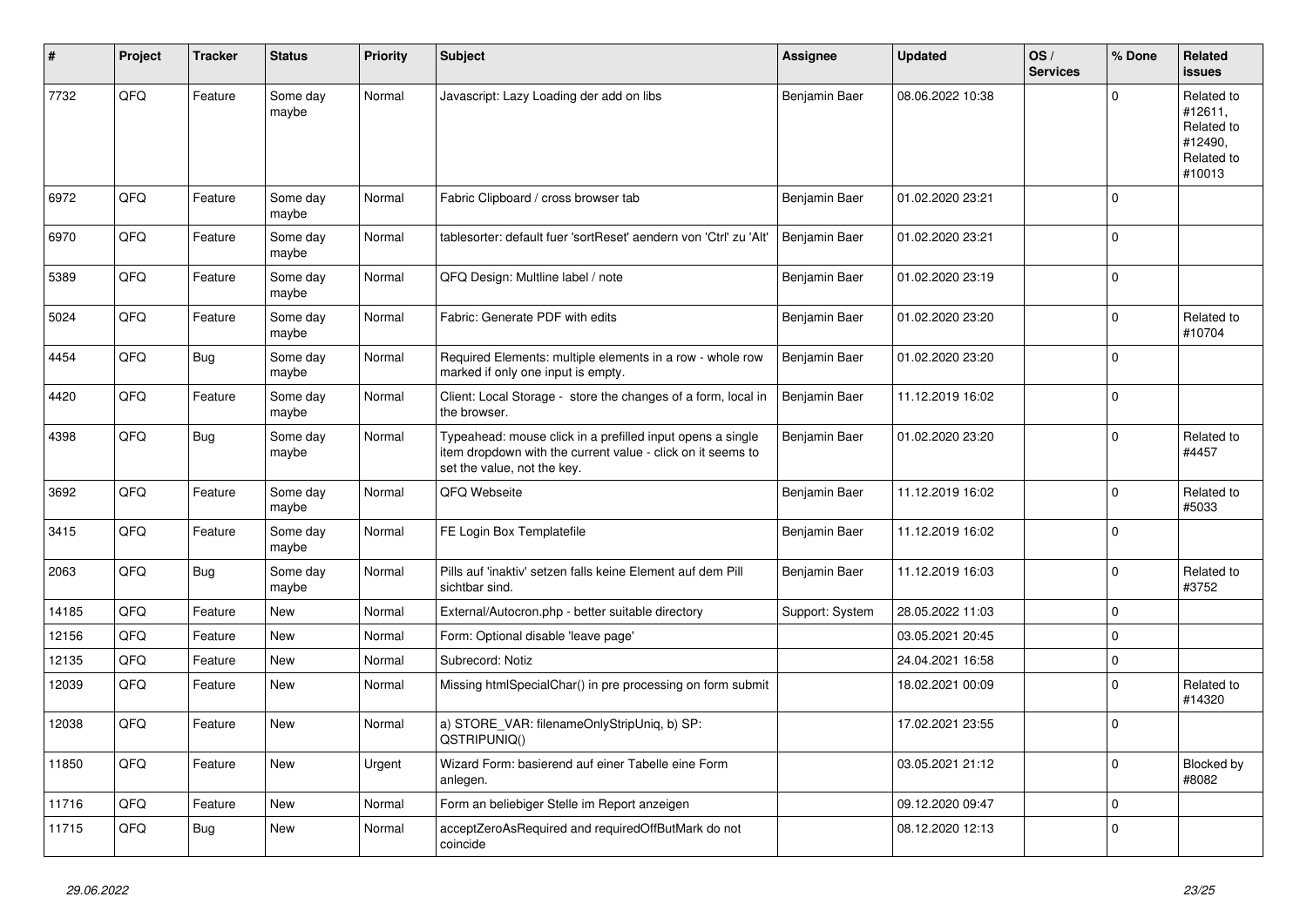| $\vert$ # | Project | <b>Tracker</b> | <b>Status</b>     | <b>Priority</b> | <b>Subject</b>                                                             | <b>Assignee</b> | <b>Updated</b>   | OS/<br><b>Services</b> | % Done      | Related<br>issues                           |
|-----------|---------|----------------|-------------------|-----------------|----------------------------------------------------------------------------|-----------------|------------------|------------------------|-------------|---------------------------------------------|
| 11535     | QFQ     | Feature        | <b>New</b>        | Normal          | Ability to create SQL columns in frontend QFQ forms                        |                 | 17.11.2020 12:11 |                        | $\Omega$    |                                             |
| 11534     | QFQ     | Feature        | <b>New</b>        | Normal          | Report: Action on selected rows - Table batchprocessing<br>feature         |                 | 18.11.2020 08:15 |                        | $\Omega$    |                                             |
| 11522     | QFQ     | <b>Bug</b>     | <b>New</b>        | Normal          | Aus/Einblenden von Reitern                                                 |                 | 13.11.2020 14:58 |                        | $\Omega$    |                                             |
| 11195     | QFQ     | <b>Bug</b>     | <b>New</b>        | Low             | Dynamic Update: Note not updated if new text is empty<br>(v20.4)           |                 | 25.09.2020 11:14 |                        | $\Omega$    |                                             |
| 10890     | QFQ     | Bug            | <b>New</b>        | Normal          | AutoCron hangs                                                             |                 | 20.07.2020 13:56 |                        | $\Omega$    |                                             |
| 10874     | QFQ     | Feature        | <b>New</b>        | Normal          | Erstellen eines Foreign Keys in der Tabelle "FormElement"                  |                 | 13.07.2020 10:11 |                        | 0           |                                             |
| 10766     | QFQ     | <b>Bug</b>     | <b>New</b>        | High            | Radiobutton / parameter.buttonClass=btn-default: dynamic<br>update         |                 | 03.05.2021 21:12 |                        | 0           | Related to<br>#11237                        |
| 10763     | QFQ     | Feature        | <b>New</b>        | Normal          | form accessed and submitted despite logout?                                |                 | 16.06.2020 11:43 |                        | $\mathbf 0$ |                                             |
| 10759     | QFQ     | <b>Bug</b>     | <b>New</b>        | Normal          | emptyMeansNull - Feld falsch aktualisiert                                  |                 | 12.11.2020 23:45 |                        | $\mathbf 0$ |                                             |
| 10384     | QFQ     | Feature        | <b>New</b>        | Normal          | Parameter Exchange QFQ Instances                                           |                 | 07.05.2020 09:38 |                        | 0           |                                             |
| 10345     | QFQ     | Feature        | <b>New</b>        | Normal          | Templates - Patterns QFQ Style                                             |                 | 03.05.2021 21:01 |                        | $\Omega$    | Related to<br>#10713                        |
| 10324     | QFQ     | <b>Bug</b>     | <b>New</b>        | Normal          | Excel Export mit Template funktioniert nur, wenn Template<br>vor uid kommt |                 | 30.03.2020 11:20 |                        | $\mathbf 0$ | Related to<br>#10257                        |
| 10114     | QFQ     | Feature        | New               | High            | Symbol (Link): 'G:' (Glyphicon) replaced by 'i:' (icon)                    |                 | 07.12.2021 17:19 |                        | $\Omega$    | Related to<br>#3797,<br>Related to<br>#4194 |
| 9855      | QFQ     | Bug            | <b>New</b>        | Normal          | <b>Required Check</b>                                                      |                 | 01.02.2020 15:56 |                        | $\Omega$    |                                             |
| 9853      | QFQ     | Feature        | <b>New</b>        | Normal          | Check das SQL / QFQ / Mail Logfile geschrieben wird                        |                 | 09.01.2020 11:15 |                        | $\Omega$    |                                             |
| 4194      | QFQ     | Feature        | In Progress       | Normal          | Bootstrap 4 ist jetzt offiziel                                             |                 | 03.05.2021 20:47 |                        | $\Omega$    | Related to<br>#10114                        |
| 10738     | QFQ     | Feature        | Some day<br>maybe | Normal          | CORS headers for external API requests                                     |                 | 10.06.2020 14:00 |                        | $\Omega$    |                                             |
| 9126      | QFQ     | <b>Bug</b>     | Some day<br>maybe | Normal          | hidden Form elements are present in page source                            |                 | 02.01.2021 18:41 |                        | 0           |                                             |
| 9024      | QFQ     | <b>Bug</b>     | Some day<br>maybe | Normal          | QFQ Einarbeitung                                                           |                 | 01.02.2020 15:56 |                        | $\Omega$    |                                             |
| 9020      | QFQ     | <b>Bug</b>     | Some day<br>maybe | Normal          | radio mit buttonClass und dynamicUpdate lassen sich nicht<br>kombinieren   |                 | 11.12.2019 16:01 |                        | $\Omega$    |                                             |
| 8056      | QFQ     | Feature        | Some day<br>maybe | Normal          | Termin Organisation (Reservation)                                          |                 | 01.02.2020 23:19 |                        | $\pmb{0}$   | Related to<br>#8658                         |
| 7921      | QFQ     | Feature        | Some day<br>maybe | Normal          | Rest API Export: URL kuerzer machen                                        |                 | 01.02.2020 23:19 |                        | $\Omega$    |                                             |